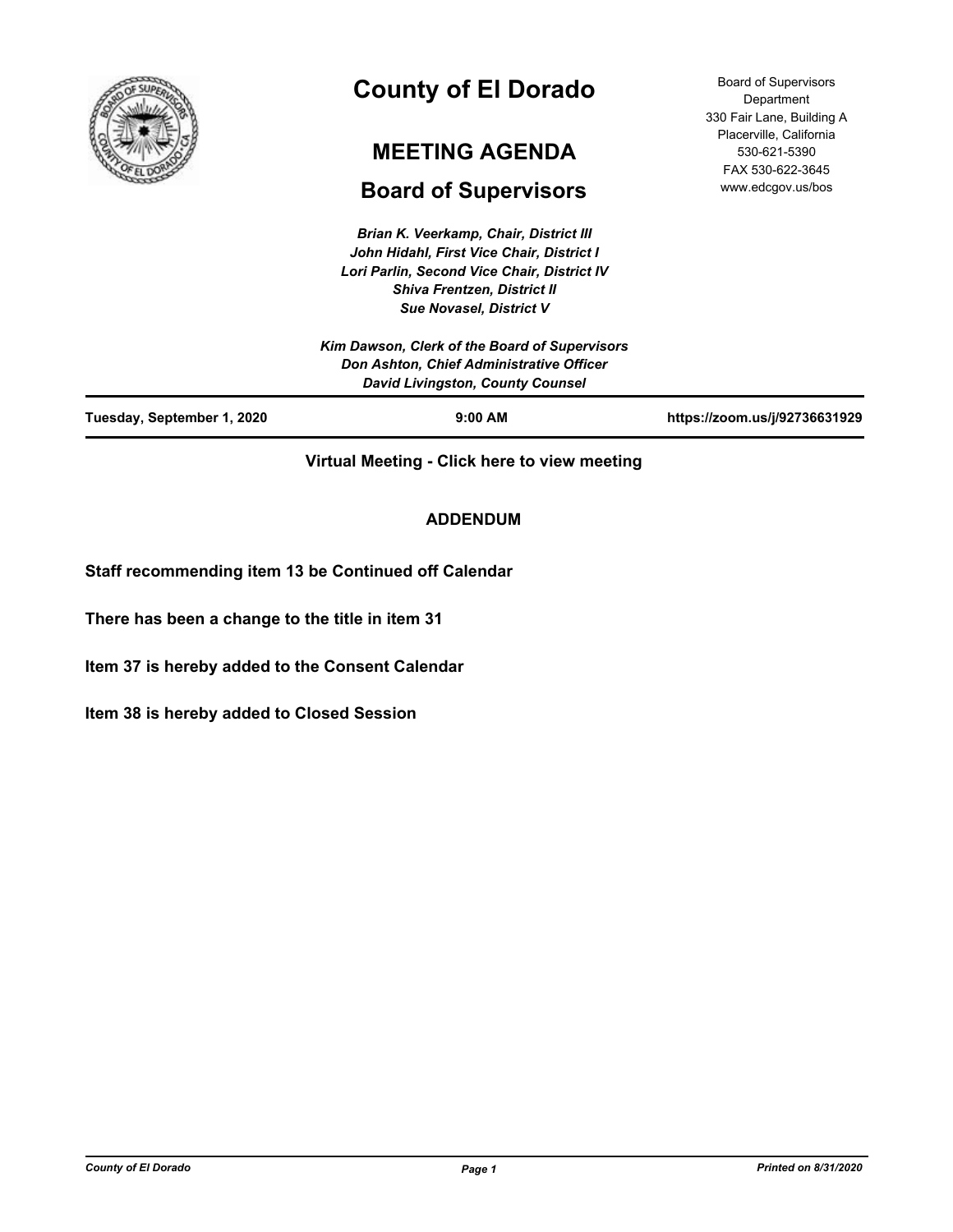**PUBLIC PARTICIPATION INSTRUCTIONS: To comply with physical distancing requirements and the stay at home order from the Governor, the Board Chambers will be closed to members of the public and all public participation will be handled remotely.** 

**The public should call into 530-621-7603 or 530-621-7610. The Meeting ID is 927 3663 1929.** 

**To observe the live stream of the Board of Supervisors meeting go to https://zoom.us/j/92736631929.** 

**If you are joining the meeting via zoom and wish to make a comment on an item, press the "raise a hand" button. If you are joining the meeting by phone, press \*9 to indicate a desire to make a comment. The clerk will call you by the last three digits of your phone number when it is your turn to speak. Speakers will be limited to 3 minutes.** 

**To view Board of Supervisors meetings via Facebook Live, go to https://www.facebook.com/ElDoradoCountyNews. Please note the Board will not be using this function and therefore will not see any comments posted during the livestream.** 

**By participating in this meeting, you acknowledge that you are being recorded.**

**If you choose not to observe the Board of Supervisors meeting but wish to make a comment on a specific agenda item, please submit your comment via email by 4:00 p.m. on the Monday prior to the Board meeting. Please submit your comment to the Clerk of the Board at edc.cob@edcgov.us. Your comment will be placed into the record and forwarded to the Board of Supervisors.** 

**The Clerk of the Board is here to assist you, please call 530-621-5390 if you need any assistance with the above directions to access the meeting.**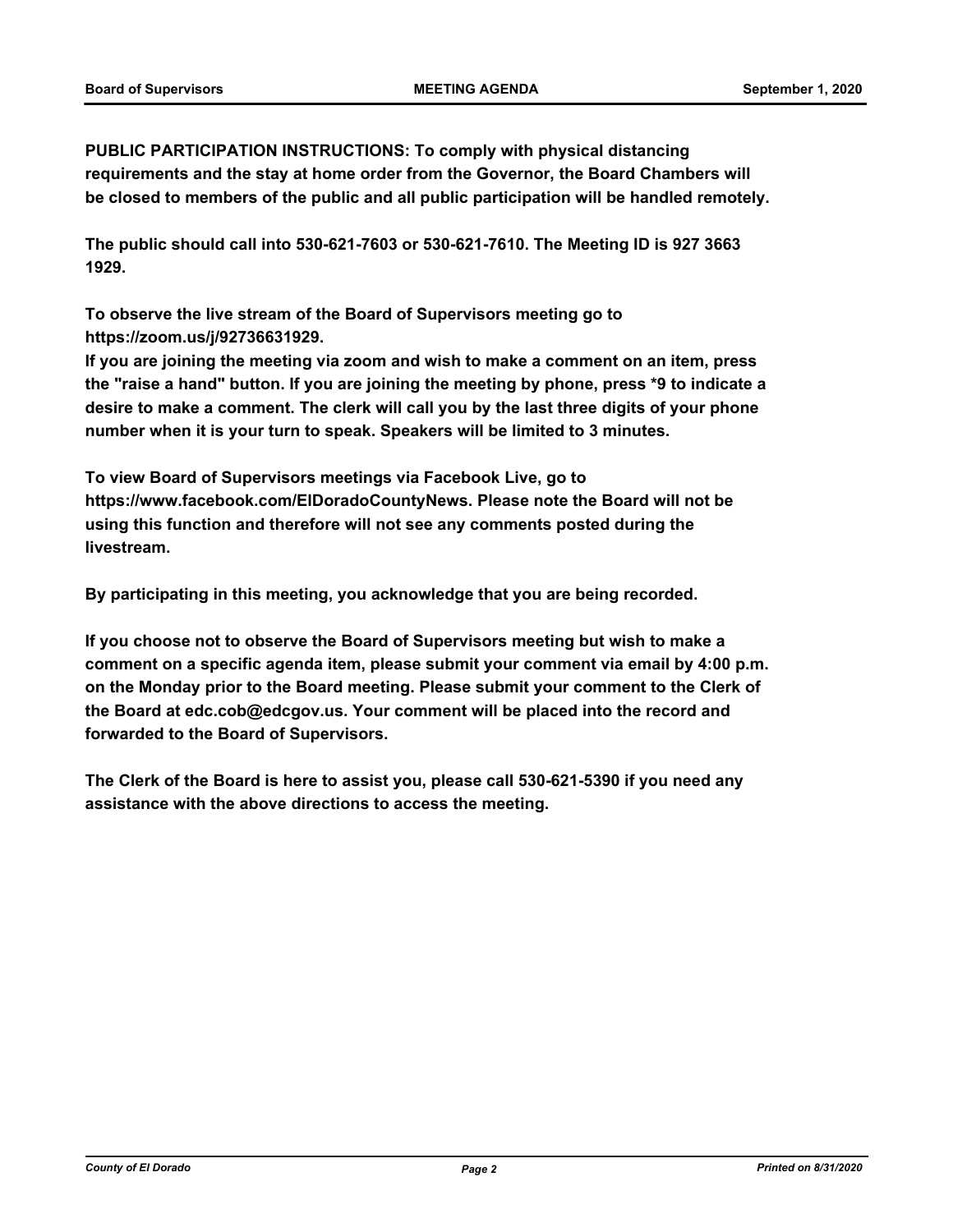# **Vision Statement Safe, healthy and vibrant communities, respecting our natural resources and historical heritage**

# **This institution is an equal opportunity provider and employer.**

Live Web Streaming and archiving of most Board of Supervisors meeting videos, all meeting agendas, supplemental materials and meeting minutes are available on the internet at: http://eldorado.legistar.com/Calendar.aspx

The County of El Dorado is committed to ensuring that persons with disabilities are provided the resources to participate in its public meetings. Please contact the office of the Clerk of the Board if you require accommodation at 530-621-5390 or via email, edc.cob@edcgov.us, preferably no less than 24 hours in advance of the meeting.

The Board of Supervisors is concerned that written information submitted to the Board the day of the Board meeting may not receive the attention it deserves. The Board Clerk cannot guarantee that any FAX, email, or mail received the day of the meeting will be delivered to the Board prior to action on the subject matter.

The Board meets simultaneously as the Board of Supervisors and the Board of Directors of the Air Quality Management District, In-Home Supportive Services, Public Housing Authority, Redevelopment Agency and other Special Districts.

For Purposes of the Brown Act § 54954.2 (a), the numbered items on this Agenda give a brief description of each item of business to be transacted or discussed. Recommendations of the staff, as shown, do not prevent the Board from taking other action.

Materials related to an item on this Agenda submitted to the Board of Supervisors after distribution of the agenda packet are available for inspection during normal business hours in the public viewing packet located in Building A, 330 Fair Lane, Placerville or in the Board Clerk's Office located at the same address. Such documents are also available on the Board of Supervisors' Meeting Agenda webpage subject to staff's ability to post the documents before the meeting.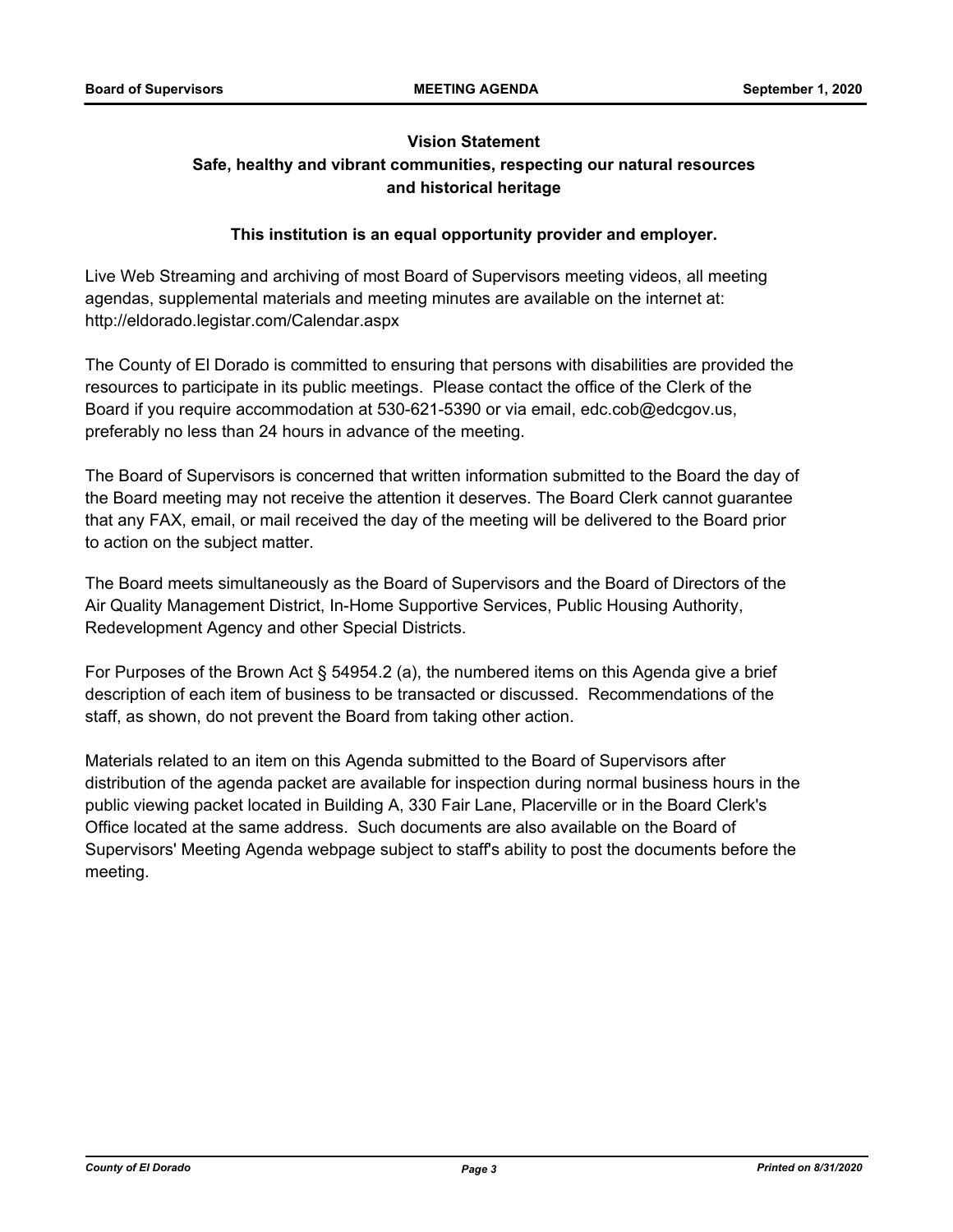### **PROTOCOLS FOR PUBLIC COMMENT**

Public comment will be received at designated periods as called by the Board Chair.

Public comment on items scheduled for Closed Session will be received before the Board recesses to Closed Session.

Except with the consent of the Board, individuals shall be allowed to speak to an item only once.

On December 5, 2017, the Board adopted the following protocol relative to public comment periods. The Board adopted minor revisions to the protocol on February 26, 2019, incorporated herein:

Time for public input will be provided at every Board of Supervisors meeting. Individuals will have three minutes to address the Board. Individuals authorized by organizations will have three minutes to present organizational positions and perspectives and may request additional time, up to five minutes. At the discretion of the Board, time to speak by any individual may be extended.

Public comment on certain agenda items designated and approved by the Board may be treated differently with specific time limits per speaker or a limit on the total amount of time designated for public comment. It is the intent of the Board that quasi-judicial matters have additional flexibility depending upon the nature of the issue. It is the practice of the Board to allocate 20 minutes for public comment during Open Forum and for each agenda item to be discussed. (Note: Unless designated on the agenda, there is no Open Forum period during Special Meetings.)

Individual Board members may ask clarifying questions but will not engage in substantive dialogue with persons providing input to the Board.

If a person providing input to the Board creates a disruption by refusing to follow Board guidelines, the Chair of the Board may take the following actions:

Step 1. Request the person adhere to Board guidelines. If the person refuses, the Chair may turn off the speaker's microphone.

Step 2. If the disruption continues, the Chair may order a recess of the Board meeting.

Step 3. If the disruption continues, the Chair may order the removal of the person from the Board meeting.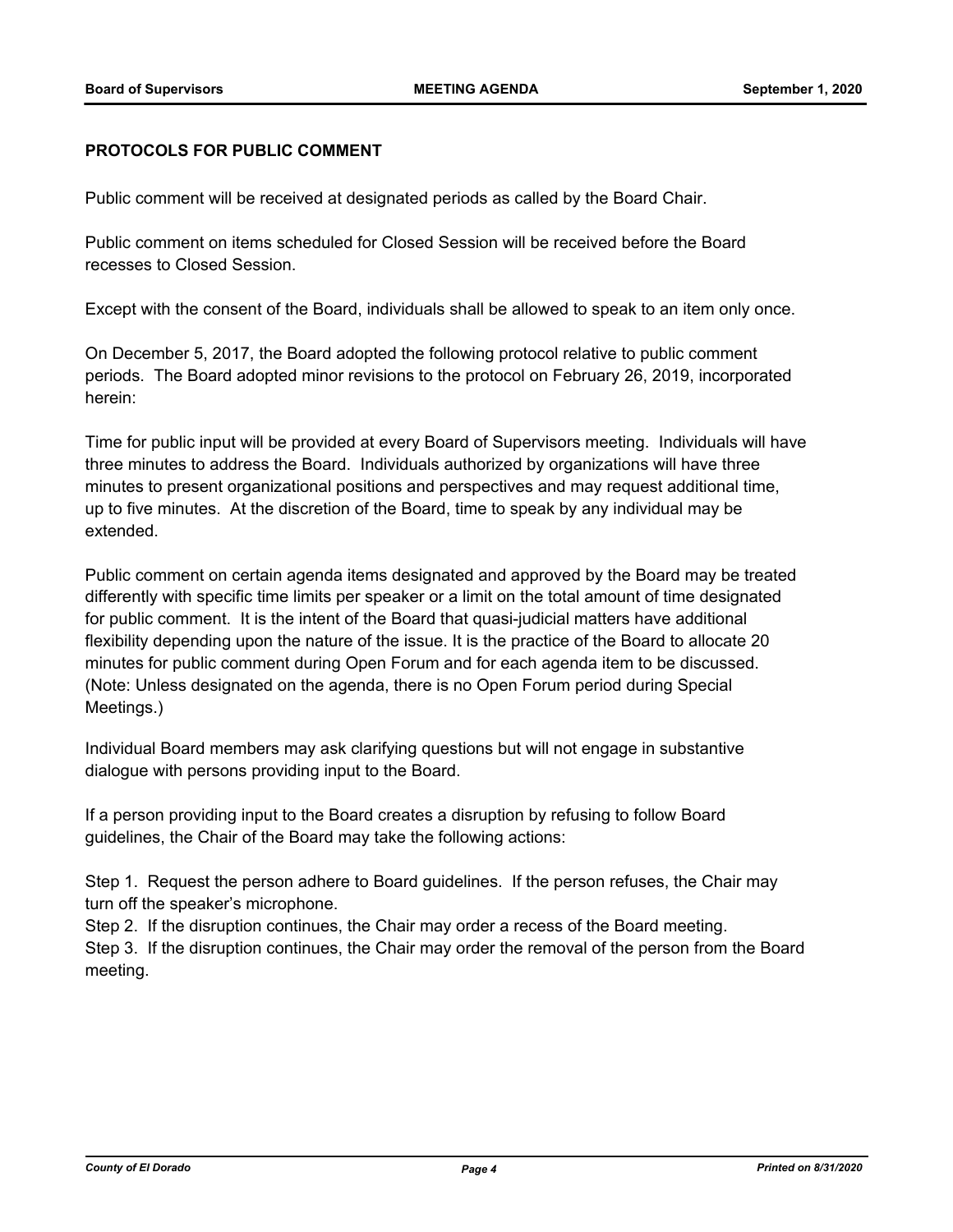# **9:00 A.M. - CALL TO ORDER**

# **INVOCATION AND PLEDGE OF ALLEGIANCE TO THE FLAG**

#### **ADOPTION OF THE AGENDA AND APPROVAL OF CONSENT CALENDAR**

The Board may make any necessary additions, deletions or corrections to the agenda including moving items to or from the Consent Calendar and adopt the agenda and the Consent Calendar with one single vote. A Board member may request an item be removed from the Consent Calendar for discussion and separate Board action. At the appropriate time as called by the Board Chair, members of the public may make a comment on matters on the Consent Calendar prior to Board action.

### **OPEN FORUM**

Open Forum is an opportunity for members of the public to address the Board of Supervisors on subject matter that is not on their meeting agenda and within their jurisdiction. Public comments during Open Forum are limited to three minutes per person. Individuals authorized by organizations will have three minutes to present organizational positions and perspectives and may request additional time, up to five minutes. The total amount of time reserved for Open Forum is 20 Minutes.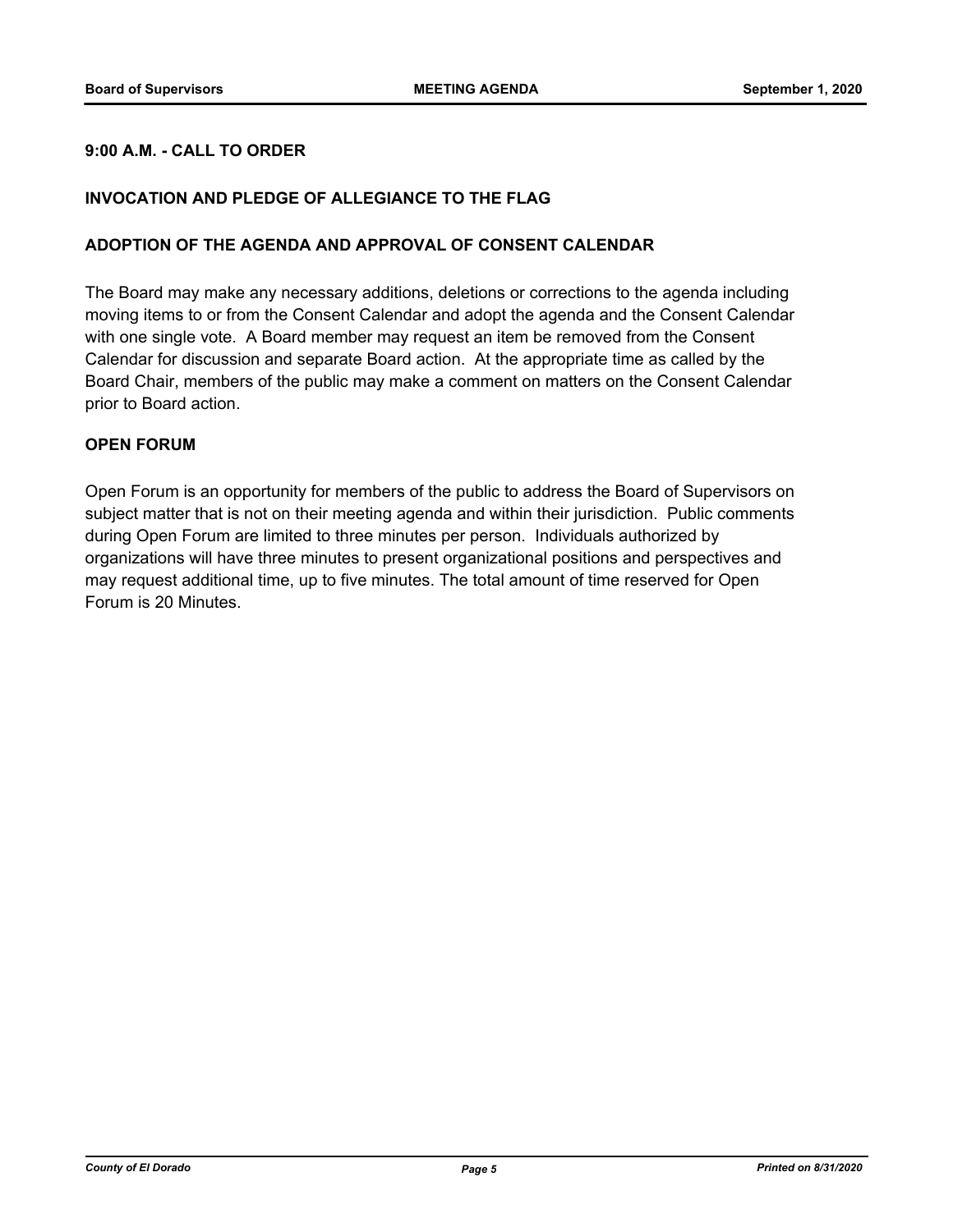### **CONSENT CALENDAR**

**1.** [20-1144](http://eldorado.legistar.com/gateway.aspx?m=l&id=/matter.aspx?key=28352) Clerk of the Board recommending ther Board approve the Minutes from the Regular Meeting on August 25, 2020.

### **GENERAL GOVERNMENT - CONSENT ITEMS**

**2.** [20-1148](http://eldorado.legistar.com/gateway.aspx?m=l&id=/matter.aspx?key=28356) Chief Administrative Officer, in conjunction with the Board's Community Choice Aggregation ad hoc committee, recommending the Board: 1) Authorize the Chief Administrative Officer to sign form 79-1030, which is a declaration by the Chief Administrative Officer regarding investigation, pursuit, or implementation of Community Choice Aggregation that will then be submitted to PG&E (*Attachment A*); 2) Authorize the Chief Administrative Officer to sign form 79-1031, a Community Choice Aggregator Non-Disclosure Agreement (*Attachment B)*, which will also be forwarded to PG&E; and 3) Pursuant to Board policy, provide conceptual approval to prepare an Ordinance to join the Pioneer Energy Joint Powers Authority, a sample of which is attached (*Attachment C*), and direct staff to return to the Board for the First Reading of the Ordinance on September 22, 2020.

#### **FUNDING:** N/A

**3.** [20-1100](http://eldorado.legistar.com/gateway.aspx?m=l&id=/matter.aspx?key=28308) Chief Administrative Office, Emergency Medical Services and Emergency Preparedness and Response Division, recommending the Board: 1) Approve and authorize the Chair to sign Funding Agreement 4758 with the El Dorado County Fire Safe Council for the disbursement of funds authorized through Title III of the Secure Rural Schools and Community Self Determination Act for the purpose of funding fire prevention and planning projects, with a term of three years, and Fiscal Year 2020-21 funding of \$156,469; and

> 2) Authorize the Chief Administrative Officer or designee to execute addenda pursuant to the Agreement for the purpose of determining funding amounts for Fiscal Year 2021-22 and 2022-23, contingent upon the County receiving an allocation of Title III funds and consistent with Board's prior direction regarding allocation of Title III funds.

**FUNDING:** Title III of the Secure Rural Schools and Community Self Determination Act.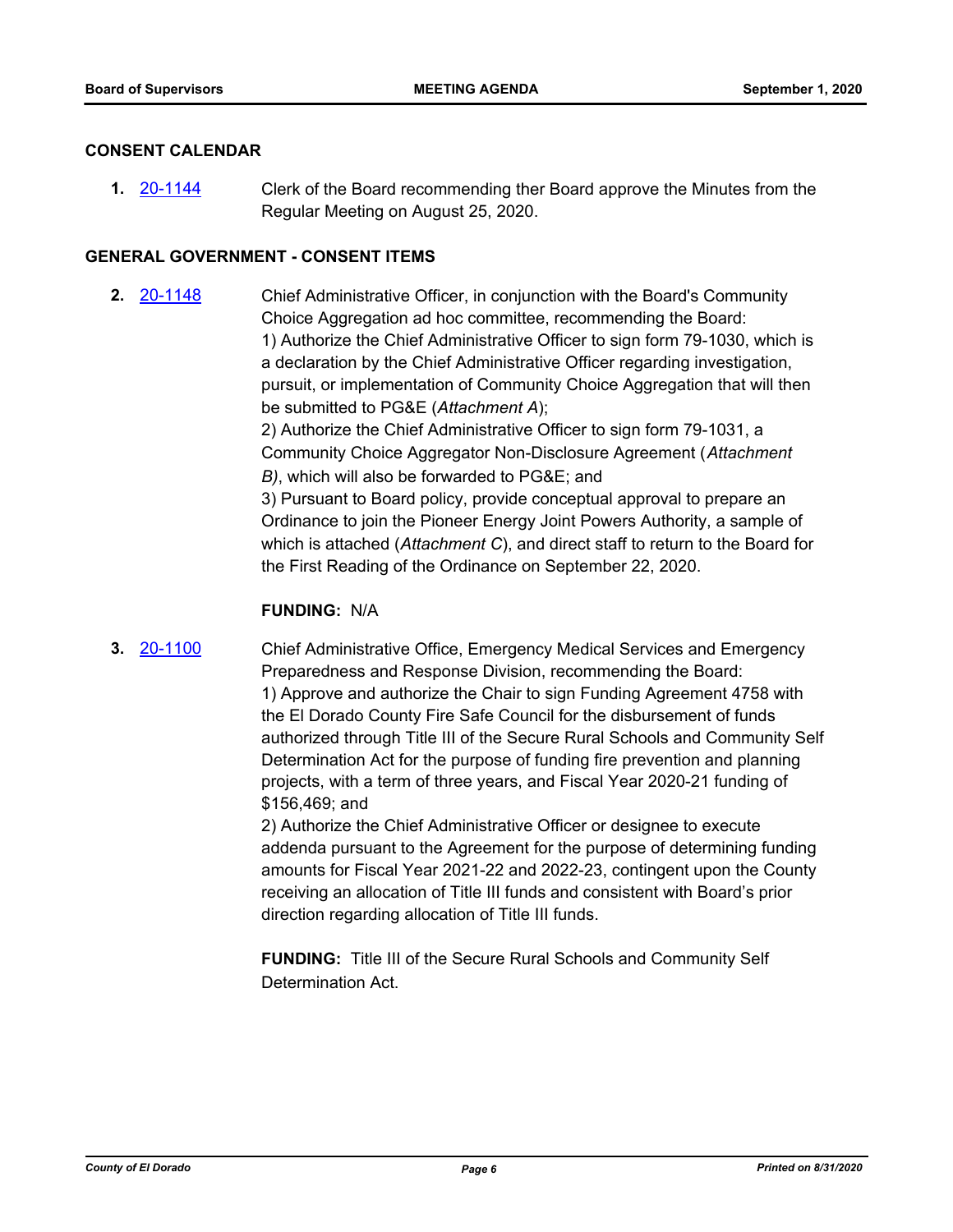**4.** [20-0691](http://eldorado.legistar.com/gateway.aspx?m=l&id=/matter.aspx?key=27897) Chief Administrative Office, Facilities Division, recommending the Board: 1) Approve and authorize the Chair to execute Amendment I to Agreement for Services 3777 with Tri-Signal Integration, Inc., to increase compensation by \$100,000 for an amended not to exceed amount of \$300,000 to provide routine fire system inspections, certifications, and as-needed maintenance and repair services; and 2) Make findings in accordance with County Ordinance 3.13.030 that it is appropriate to contract with Tri-Signal Integration, Inc. for services provided under Agreement 3777 because (B) "Specialty skills and qualifications not expressly identified in classifications are involved in the performance of the work."

**FUNDING:** General Fund.

**5.** [20-1124](http://eldorado.legistar.com/gateway.aspx?m=l&id=/matter.aspx?key=28332) Chief Administrative Office, Facilities Division, recommending the Board consider the following:

> 1) Make findings pursuant to Article II, Section 210b(6) of the El Dorado County Charter that due to the limited timeframes and temporary nature the ongoing aggregate of the work to be performed is not sufficient to warrant the addition of permanent staff; and

2) Authorize the Purchasing Agent to sign Amendment I to Agreement for Services 4832 with Pro-Line Cleaning Services, Inc. to extend the term through December 31, 2020, and increase compensation by \$27,335, for an amended not-to-exceed amount of \$74,195, as related to routine janitorial services at the Public Safety Facility.

**FUNDING:** General Fund.

**6.** [20-1119](http://eldorado.legistar.com/gateway.aspx?m=l&id=/matter.aspx?key=28327) Chief Administrative Office and Health and Human Services Agency, Public Health Division, recommending the Board approve and authorize the Chair to sign Resolution **138-2020** authorizing the Chief Administrative Officer (CAO) to sign agreements and amendments related to the COVID-19 public health emergency and bring forward said agreements or amendments to the Board within 30 days of execution for approval and ratification of the CAO's signature.

**FUNDING:** CARES Act Funding, FEMA.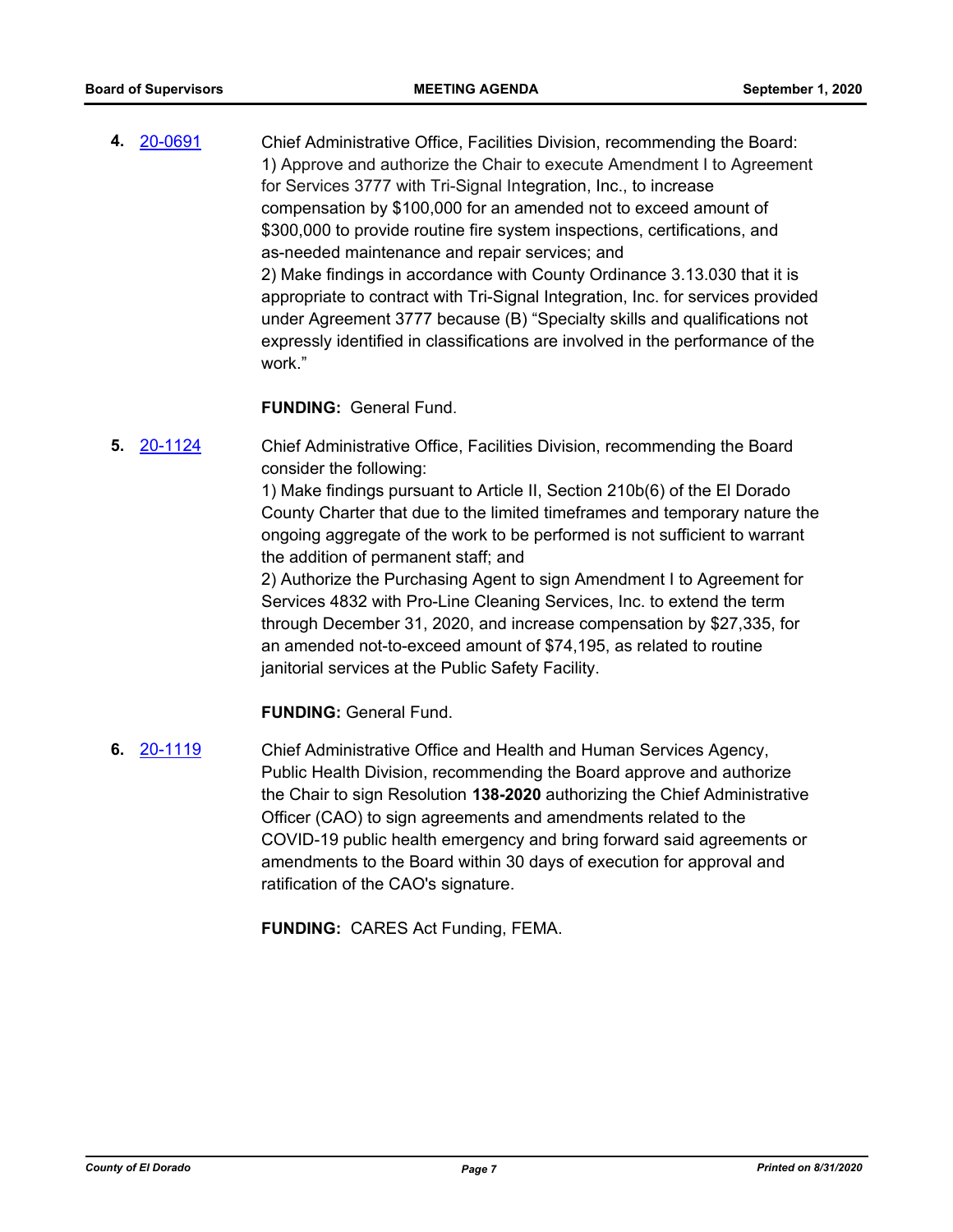**7.** [20-1121](http://eldorado.legistar.com/gateway.aspx?m=l&id=/matter.aspx?key=28329) Chief Administrative Office, Procurement and Contracts, and Information Technologies Department recommending the Board: 1) Authorize the Purchasing Agent to extend the term to June 30, 2021 on FENIX contract 2075 to match the State of California's competitively bid Contract 1-17-70-02A (Laptop Computers Dell) for the acquisition of laptops and related products for use by all County departments; and 2) Authorize the Purchasing Agent to increase FENIX purchase contract 2075 for the countywide purchase of laptops by \$570,000, bringing the purchase contract value to \$1,165,000. This increase is primarily related to the increased purchase of laptops to allow for teleworking options to enable compliance with COVID-19 public health precautions.

> **FUNDING:** CARES Act funding and various General Fund and Non-General Fund.

**8.** [20-1010](http://eldorado.legistar.com/gateway.aspx?m=l&id=/matter.aspx?key=28217) Human Resources Department recommending the Board: 1) Approve and adopt the revised Chief Administrative Office department-specific class specifications: Facilities Operations Technician (Title change from Building Operations Technician), Facilities Operations

Supervisor (Title change from Building Operations Supervisor), Building Maintenance Worker I/II, and Building Maintenance Worker III (Title change from Sr. Building Maintenance Worker);

2) Approve and adopt the revised Department of Planning and Building department-specific class specifications: Building Inspector I/II/III and Code Enforcement Officer I/II;

3) Approve and adopt the new Department of Planning and Building department-specific class specification: Sr. Building Inspector;

4) Approve and adopt the revised Sheriff's Office department-specific class specifications: Sheriff's Public Safety Dispatcher I/II (Title change from Public Safety Dispatcher I/II), Sheriff's Sr. Public Safety Dispatcher (Title change from Sr. Public Safety Dispatcher), and Sheriff's Public Safety Dispatcher Supervisor (Title change from Supervising Public Safety Dispatcher); and

5) Adopt and authorize the Chair to sign Resolution **137-2020** to:

a) Approve the abovementioned title changes; and

b) Approve the Job Class Number, bargaining unit, and salary range for the new classification of Sr. Building Inspector.

#### **FUNDING:** N/A

**9.** [20-1039](http://eldorado.legistar.com/gateway.aspx?m=l&id=/matter.aspx?key=28247) Supervisor Veerkamp recommending the Board authorize the Chair to sign a Proclamation to proclaim September, 2020 as Prostate Cancer Awareness Month.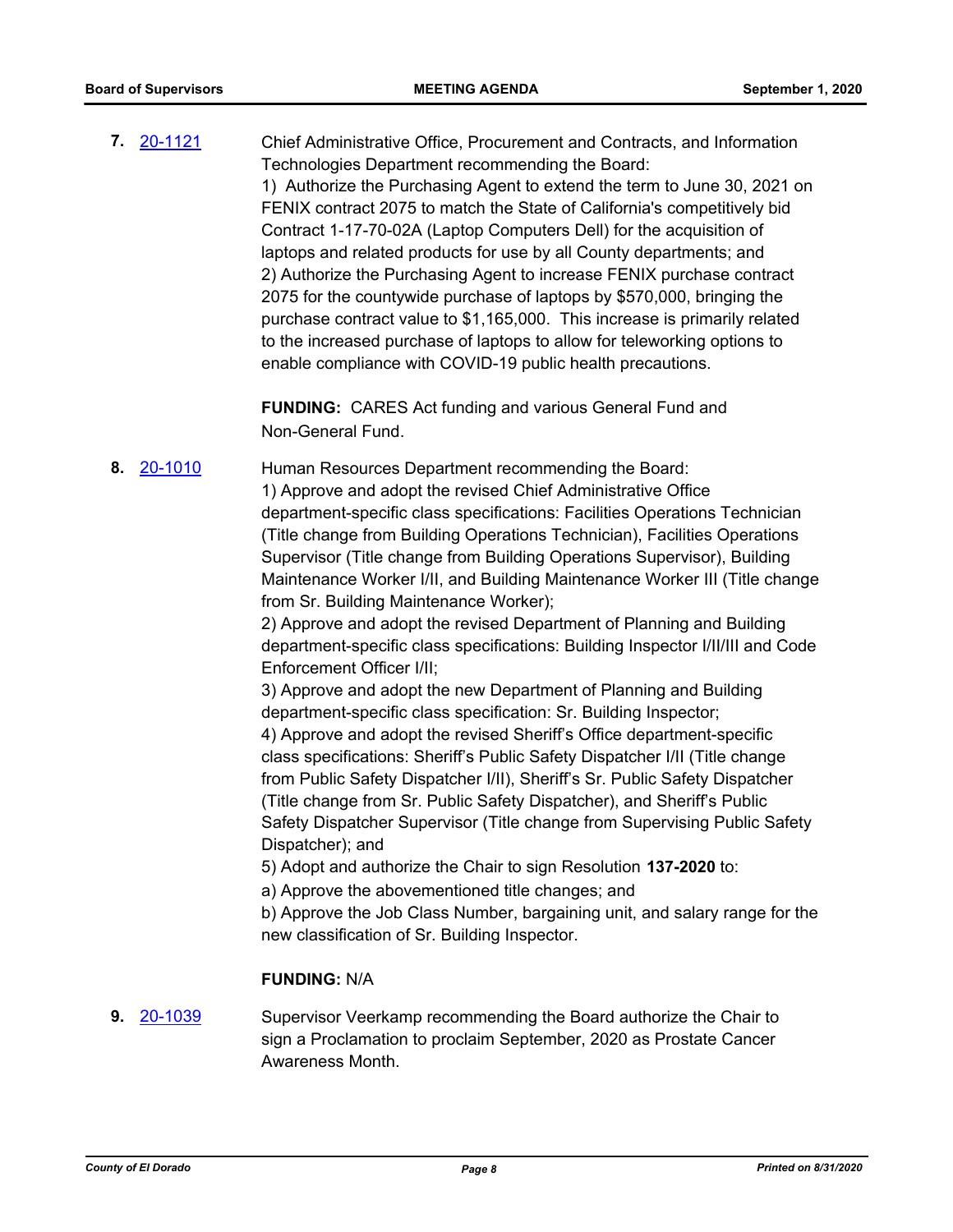#### **HEALTH AND HUMAN SERVICES - CONSENT ITEMS**

**10.** [20-0595](http://eldorado.legistar.com/gateway.aspx?m=l&id=/matter.aspx?key=27801) Health and Human Services Agency (HHSA) recommending the Board: 1) Approve and authorize the Chair to sign Agreement for Services 4868 with HAPPY Software, LLC, an MRI Software LLC Company ("MRI"), for the provision of software licensing and support needed by the Public Housing Authority, for the term upon execution through five years, with a maximum contractual obligation of \$133,086; 2) Make findings in accordance with County Ordinance 3.13.030 (B) that there are specialty skills and qualifications not expressly identified in County classifications involved in the performance of the work; 3) Authorize the Health and Human Services Agency Director, or designee, to execute further administrative documents relating to Agreement for Services 4868; and 4) Authorize the Purchasing Agent, or designee, to execute further documents relating to Agreement for Services 4868, including amendments, which do not increase the maximum dollar amount or term of the Agreement, and contingent upon approval by County Counsel and Risk Management.

**FUNDING:** 100% Public Housing Authority federal funds.

**11.** [20-0908](http://eldorado.legistar.com/gateway.aspx?m=l&id=/matter.aspx?key=28115) Health and Human Services Agency recommending the Board: 1) Approve and authorize the Chair to sign Agreement for Services 5012 with Sierra Child and Family Services, Inc., for the provision of school and community- based therapy to eligible youth in the amount of \$180,000, for the term upon execution through June, 30 2021; 2) Make findings in accordance with County Ordinance 3.13.030 that it is appropriate to contract with Sierra Child and Family Services, Inc., for services provided under this Agreement 5012 because C) "Due to the limited timeframes, temporary or occasional nature, or schedule for the project of scope of work the ongoing aggregate of work to be performed in not sufficient to warrant the addition of permanent staff"; and 3) Authorize the Purchasing Agent, or their designee, to execute further documents relating to Agreement for Services 5012, including amendments which do not increase the maximum dollar amount or term of the Agreement, and contingent upon approval by County Counsel and Risk Management.

> **FUNDING:** 100% Federal Funding: Fiscal Year 2020-2021 Mental Health Services Block Grant.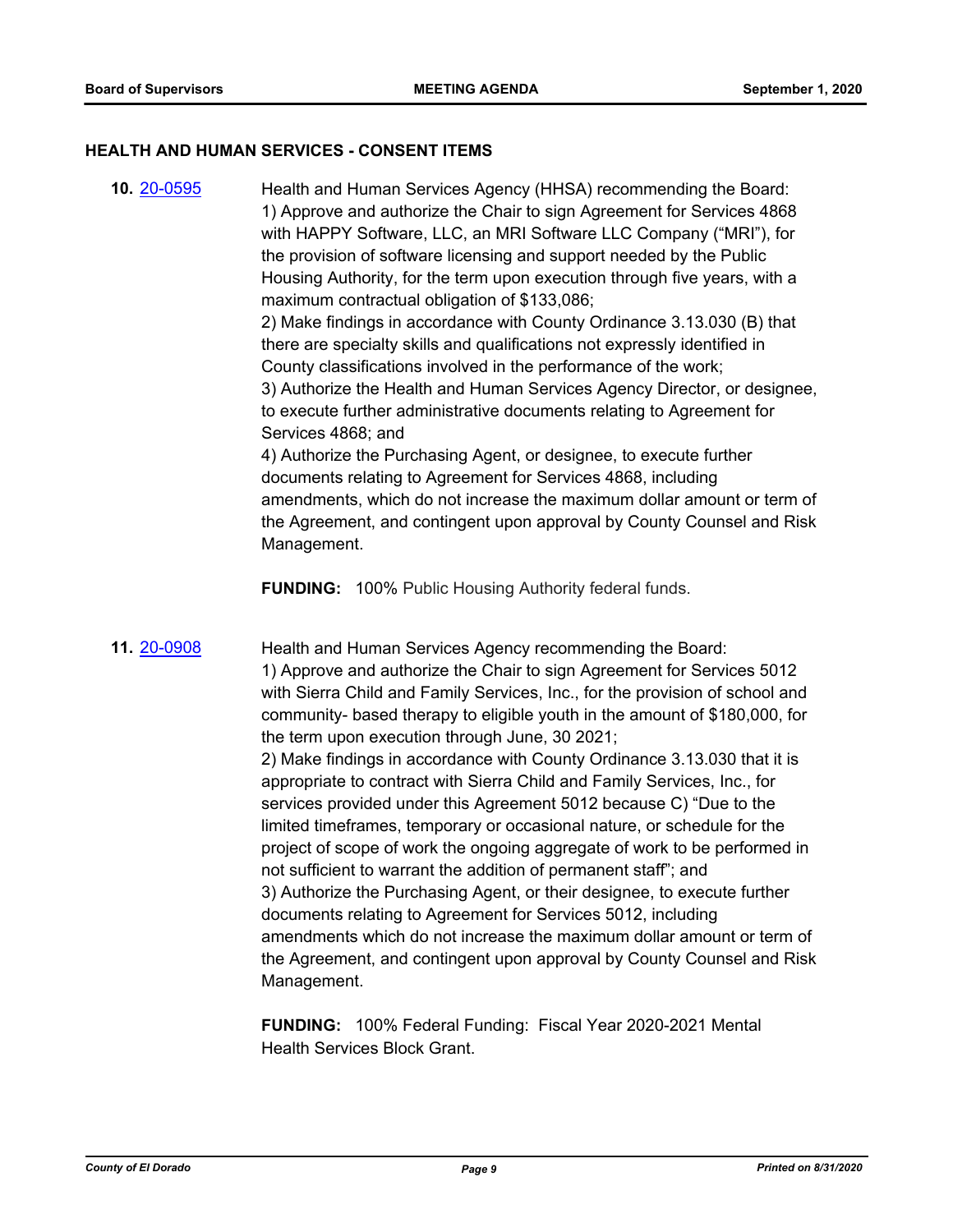**12.** [20-1060](http://eldorado.legistar.com/gateway.aspx?m=l&id=/matter.aspx?key=28268) Health and Human Services Agency recommending the Board: 1) Make findings in accordance with County Ordinance 3.13.030 (b) that it is appropriate to contract with Avellino Lab USA, Inc. for services provided under Agreement 5078 because the provision of such services provided by Contractor are in the public's best interest and that there are specialty skills, qualifications, and equipment not expressly identified in County classifications involved in the performance of the work; 2) Approve and authorize the Chair to sign Agreement for Services 5078 with Avellino Lab USA, Inc. for the provision of COVID-19 testing, supplies and results in the amount of \$3,150,000, effective upon execution and shall expire December 30, 2020; and 3) Authorize the Purchasing Agent, or designee, to execute further documents relating to Agreement for Services 5078, including amendments which do not increase the maximum dollar amount or term of the Agreement, and contingent upon approval by County Counsel and Risk Management. **FUNDING:** Federal and State: 25% Coronavirus Aid, Relief, and Economic Security Act and 75% Federal Emergency Management Agency. **13.** [20-1061](http://eldorado.legistar.com/gateway.aspx?m=l&id=/matter.aspx?key=28269) Health and Human Services Agency recommending the Board: 1) Make findings in accordance with County Ordinance 3.13.030 (b) that it is appropriate to contract with WestPac Labs, Inc. for services provided under Agreement 5075 because the provision of such services provided by Contractor are in the public's best interest and that there are specialty skills, qualifications, and equipment not expressly identified in County classifications involved in the performance of the work; 2) Approve and authorize the Chair to sign Agreement for Services 5075 with WestPac, Inc. for the provision of COVID-19 testing, supplies and results in the amount of \$3,150,000, effective upon execution and shall expire December 30, 2020; and

> 3) Authorize the Purchasing Agent, or designee, to execute further documents relating to Agreement for Services 5075, including amendments which do not increase the maximum dollar amount or term of the Agreement, and contingent upon approval by County Counsel and Risk Management.

**FUNDING:** Federal and State: 25% Coronavirus Aid, Relief, and Economic Security Act and 75% Federal Emergency Management Agency.

**Staff recommending this matter be Continued off Calendar.**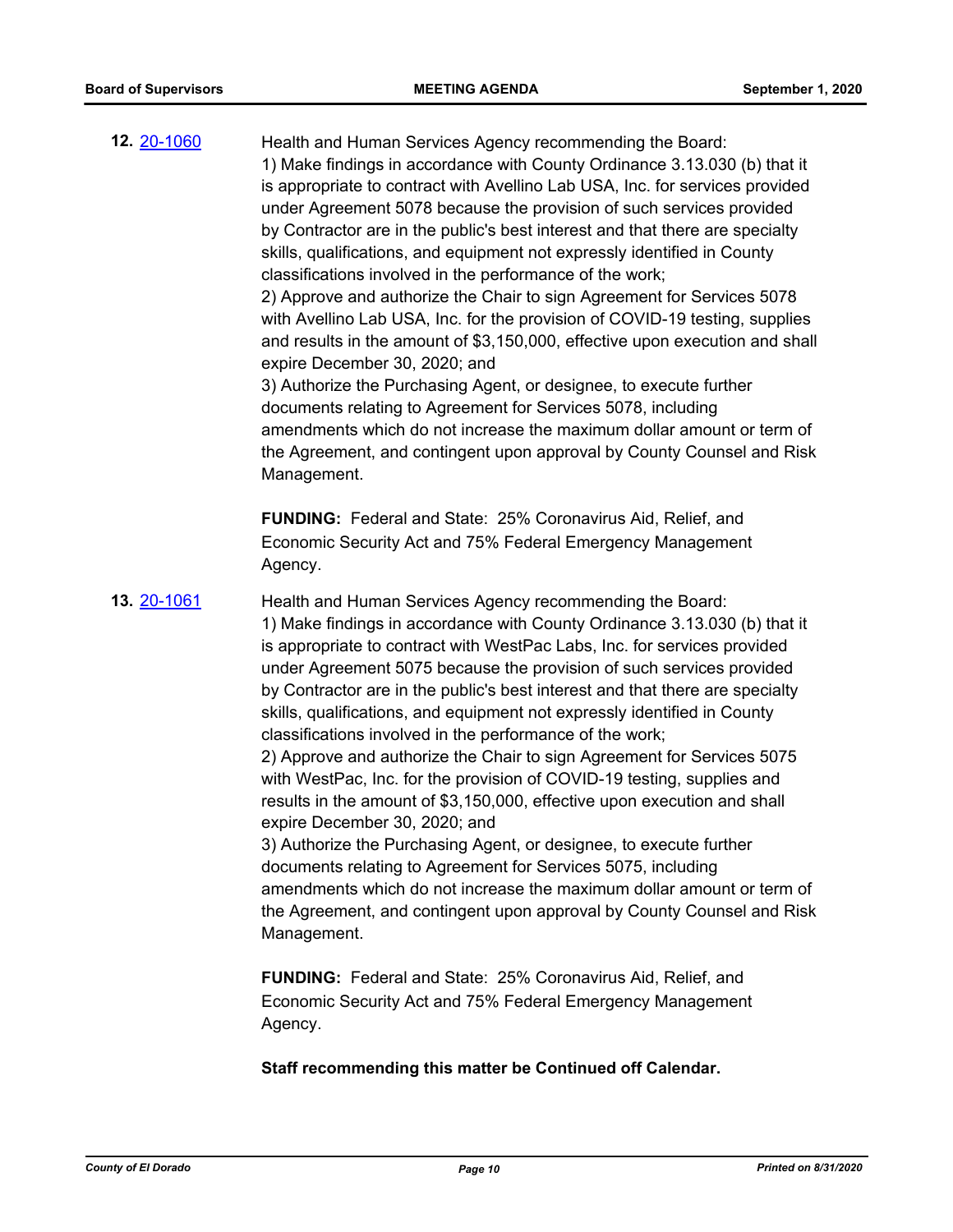**14.** [20-1087](http://eldorado.legistar.com/gateway.aspx?m=l&id=/matter.aspx?key=28295) Health and Human Services Agency, acting as the Administrative Entity for El Dorado Opportunity Knocks Continuum of Care, recommending the Board approve and authorize the Chair to sign Amendment II to Agreement 4212, with Tahoe Coalition for the Homeless, modifying the potential funding sources listed in the Agreement, with no change to the term of October 8, 2019 through April 30, 2024, nor the maximum obligation of \$558,805.

> **FUNDING:** CESH-2018 grant; CESH-2019 grant; and COVID-19 Emergency Funding grant.

**15.** [20-1102](http://eldorado.legistar.com/gateway.aspx?m=l&id=/matter.aspx?key=28310) Health and Human Services Agency, acting as the Administrative Entity for the El Dorado Opportunity Knocks Continuum of Care (CoC), recommending the Board:

> 1) Approve and authorize the Chair to sign Agreement for Services 5086 with The Center for Common Concerns (HomeBase), for a term effective upon execution through August 31, 2021, and a maximum obligation of \$216,000 for the provision of technical assistance and support for the El Dorado Opportunity Knocks (EDOK) Continuum of Care, and HHSA Homeless Program;

2) Make findings in accordance with County Ordinance 3.13.030 (B) Specialty skills and qualifications not expressly identified in County classifications are involved in the performance of the work, and C) "Due to the limited timeframes, temporary or occasional nature, or schedule for the project or scope of work, the ongoing aggregate of work to be performed is not sufficient to warrant addition of permanent staff;" and 3) Authorize the Purchasing Agent, or designee, to execute further documents relating to Agreement for Services 5086, including amendments which do not increase the maximum dollar amount or term of the Agreement, and contingent upon approval by County Counsel and Risk Management.

**FUNDING:** 100% Grant funded. County Whole Person Care Grant Funding / EDOK CoC HEAP and HHAP funding.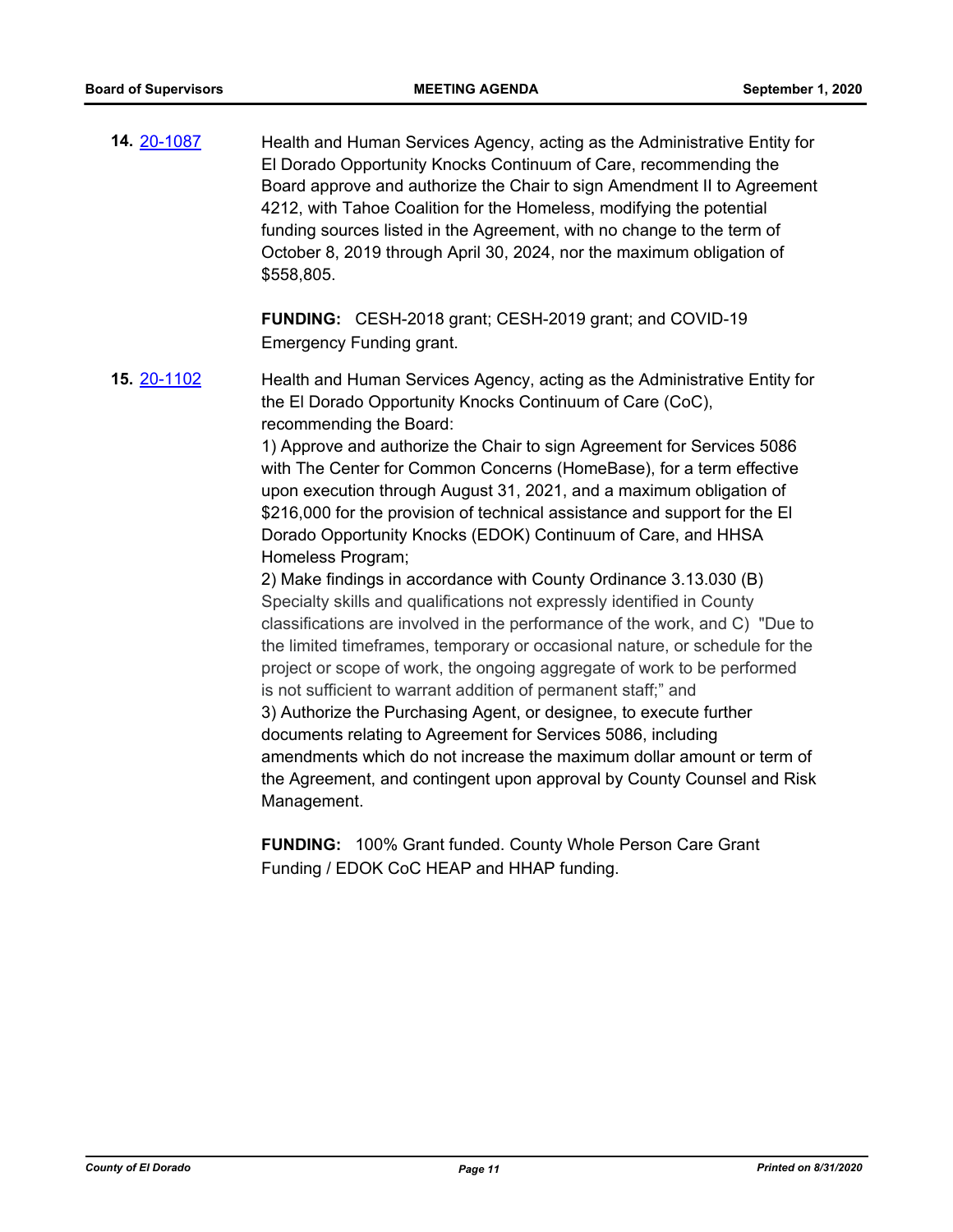#### **LAND USE AND DEVELOPMENT - CONSENT ITEMS**

**16.** [20-1091](http://eldorado.legistar.com/gateway.aspx?m=l&id=/matter.aspx?key=28299) Department of Transportation recommending the Board take the following actions pertaining to the Guardrail Upgrades - Tahoe Project, CIP 72198, Contract 4576:

> 1) Award the Construction Contract to Dirt and Aggregate Interchange Inc., the lowest responsive, responsible bidder.;

> 2) Approve and authorize the Chair to sign the Construction Contract, subject to review and approval by County Counsel and Risk Management; and

> 3) Authorize the Director of Transportation to sign an Escrow Agreement, if requested by the Contractor and in accordance with Public Contract Code Section 22300, for the purpose of holding Contract retention funds.

**FUNDING:** Highway Safety Improvement Program (100% - Federal).

**17.** [20-0962](http://eldorado.legistar.com/gateway.aspx?m=l&id=/matter.aspx?key=28169) Department of Transportation recommending the Board receive and file an annual report on real property acquisitions executed by the Director of Transportation, under the authority of Ordinance 5094**,** for acquisitions totaling \$122,200 during the reporting period of July 1, 2019 through June 30, 2020.

> **FUNDING:** Local sources include Accumulative Capital Outlay, Sacramento-Placerville Transportation Corridor Joint Powers Authority Funds, Ponderosa Quimby Funds, Tribe Funds, Traffic Impact Mitigation Fees, Road Fund, and General Fund. State/Federal sources include the Regional Surface Transportation Program, the Highway Bridge Program, and potentially FEMA/Cal OES.

**18.** [20-0991](http://eldorado.legistar.com/gateway.aspx?m=l&id=/matter.aspx?key=28198) Department of Transportation recommending the Board retroactively approve and authorize the Purchasing Agent, or designee, to sign the Agreement for Services 4572 with Paul Slazas doing business as Rosies Firewood, for a term beginning on March 6, 2020 through June 30, 2021.

> **FUNDING:** County Service Area Zone of Benefit Special Taxes and Assessments.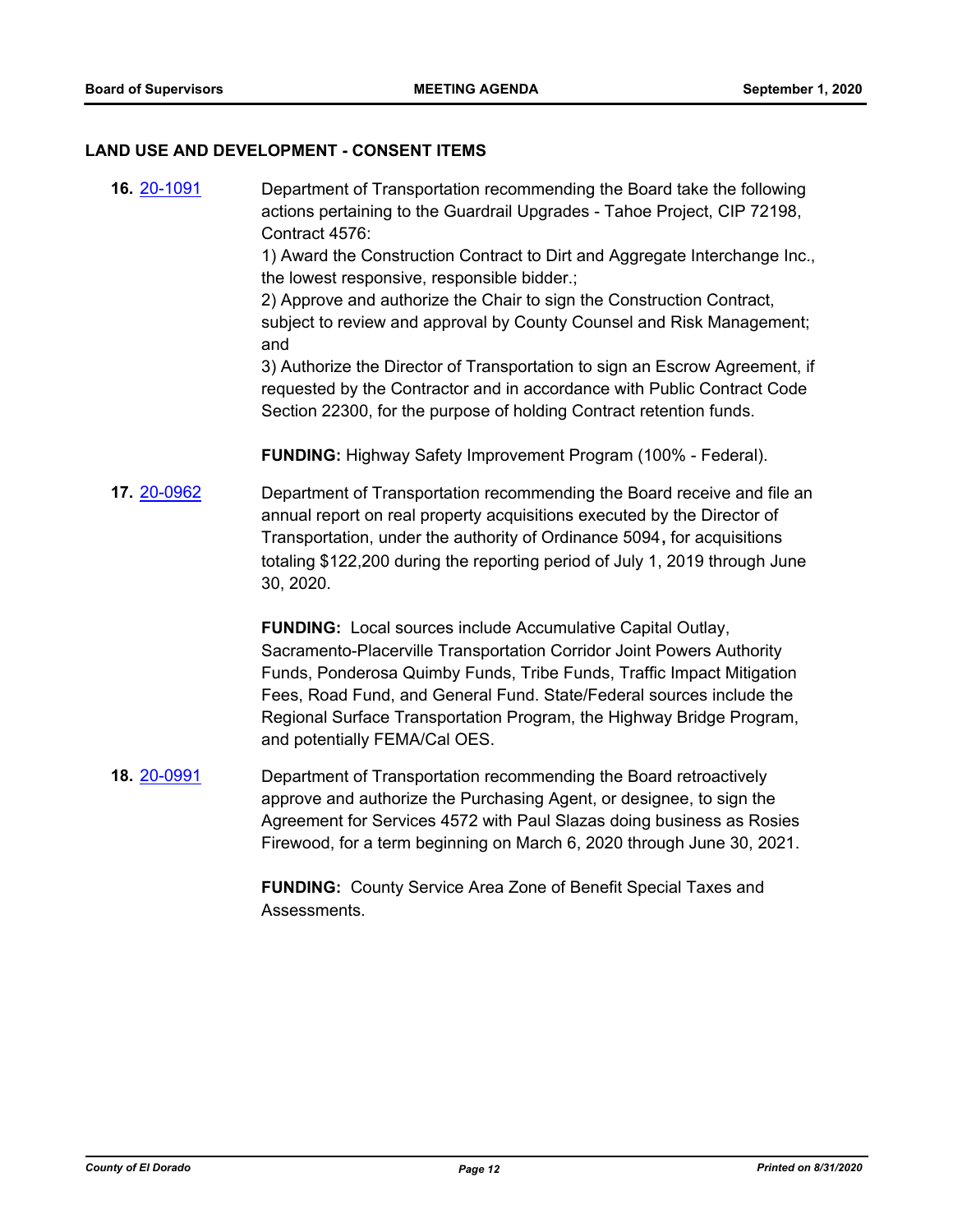**19.** [20-0948](http://eldorado.legistar.com/gateway.aspx?m=l&id=/matter.aspx?key=28155) Department of Transportation recommending the Board: 1) In accordance with Chapter 3.13, Section 3.13.030 of County Ordinance Code, find that it is more economical and feasible to engage an independent contractor for development of an inter-agency agreement for the County's maintenance program; and 2) Approve and authorize the Chair to sign Agreement for Services 4976 with Sycamore Environmental Consultants, Inc. in the not-to-exceed amount of \$132,118.94, for a term to become effective upon execution by both parties and expiring three years thereafter, to develop a Routine Maintenance Agreement with the California Department of Fish and Wildlife.

#### **FUNDING:** Road Fund.

**20.** [20-1012](http://eldorado.legistar.com/gateway.aspx?m=l&id=/matter.aspx?key=28219) Department of Transportation recommending the Board approve and confirm appointments of existing and new advisory committee members to fill vacancies on Zone of Benefit Advisory Committees in County Service Areas 2 and 9 as outlined in Exhibit A, Zone of Benefit Advisory Committee Updates for Fiscal Year 2020-21.

> **FUNDING:** County Service Area 2 and 9 Zone of Benefit Special Taxes and Assessments.

**21.** [20-0913](http://eldorado.legistar.com/gateway.aspx?m=l&id=/matter.aspx?key=28120) Environmental Management Department recommending the Board approve and authorize the Chair to sign Amendment II to Agreement for Services 2681 with Tetra Tech BAS, Inc., doing business as Bryan A. Stirrat & Associates, for the provision of solid waste, landfill, and wastewater treatment plant engineering and construction quality assurance services in order to increase the total amount of the Agreement by \$60,000 for a new not-to-exceed amount of \$335,000, extend the expiration date of the Agreement from September 18, 2020 to November 18, 2020, with no changes to the scope of work of the Agreement.

> **FUNDING:** Non-General Fund / County Service Area No. 10 - Solid Waste and Liquid Waste funds.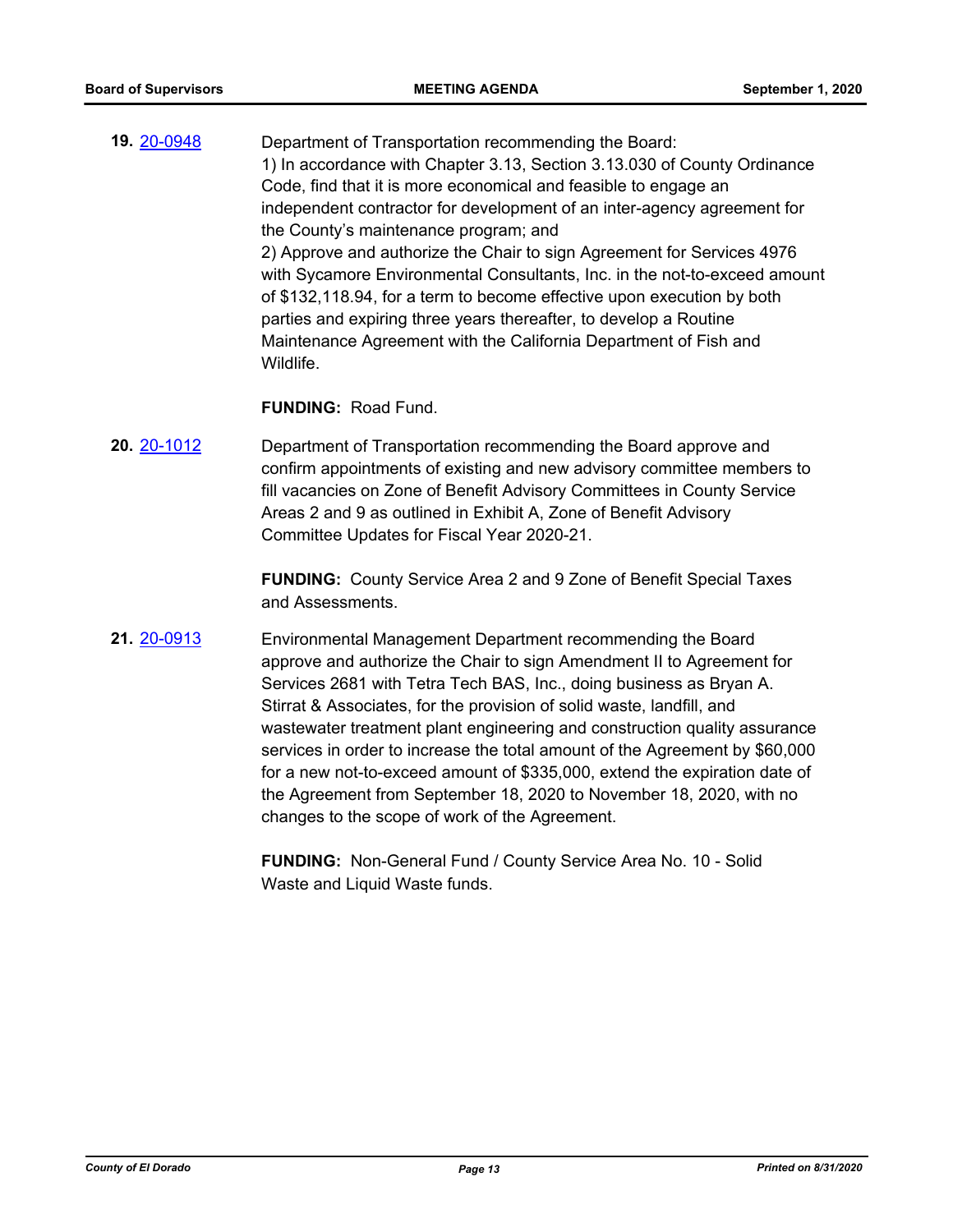**22.** [20-1052](http://eldorado.legistar.com/gateway.aspx?m=l&id=/matter.aspx?key=28260) Planning and Building Department, Tahoe Planning and Stormwater Division, recommending the Board: 1) In accordance with Section 3.13.030 - Procedure of Chapter 3.13 (Contracting out) of the County Code of Ordinances, find that due to the

limited timeframes, temporary or occasional nature, and schedule for the project, the ongoing aggregate of work to be performed is not sufficient to warrant addition of permanent staff to assist the County with the development of a Stormwater Quality and Best Management Practice Design Manual for the West Slope that addresses the State Water Resources Control Board National Pollutant Discharge Elimination System General Permit for Storm Water Discharges from Small Municipal Separate Storm Sewer Systems (MS4) ; and 2) Approve and authorize the Chair to sign an agreement with Stantec Consulting Services, Inc. in an amount not to exceed \$87,608 for a term of three years.

**FUNDING:** NPDES - ½ Public Utility Franchise Fees and ½ General Fund.

**23.** [20-1065](http://eldorado.legistar.com/gateway.aspx?m=l&id=/matter.aspx?key=28273) Planning and Building Department, Planning Division and Economic Development Division, recommending the Board approve and authorize the Planning and Building Director to sign Termination Agreement for Agreement for Services 3687 with the De Novo Planning Group.

> **FUNDING:** General Fund and Building Homes and Jobs Act (SB 2) Funding (State).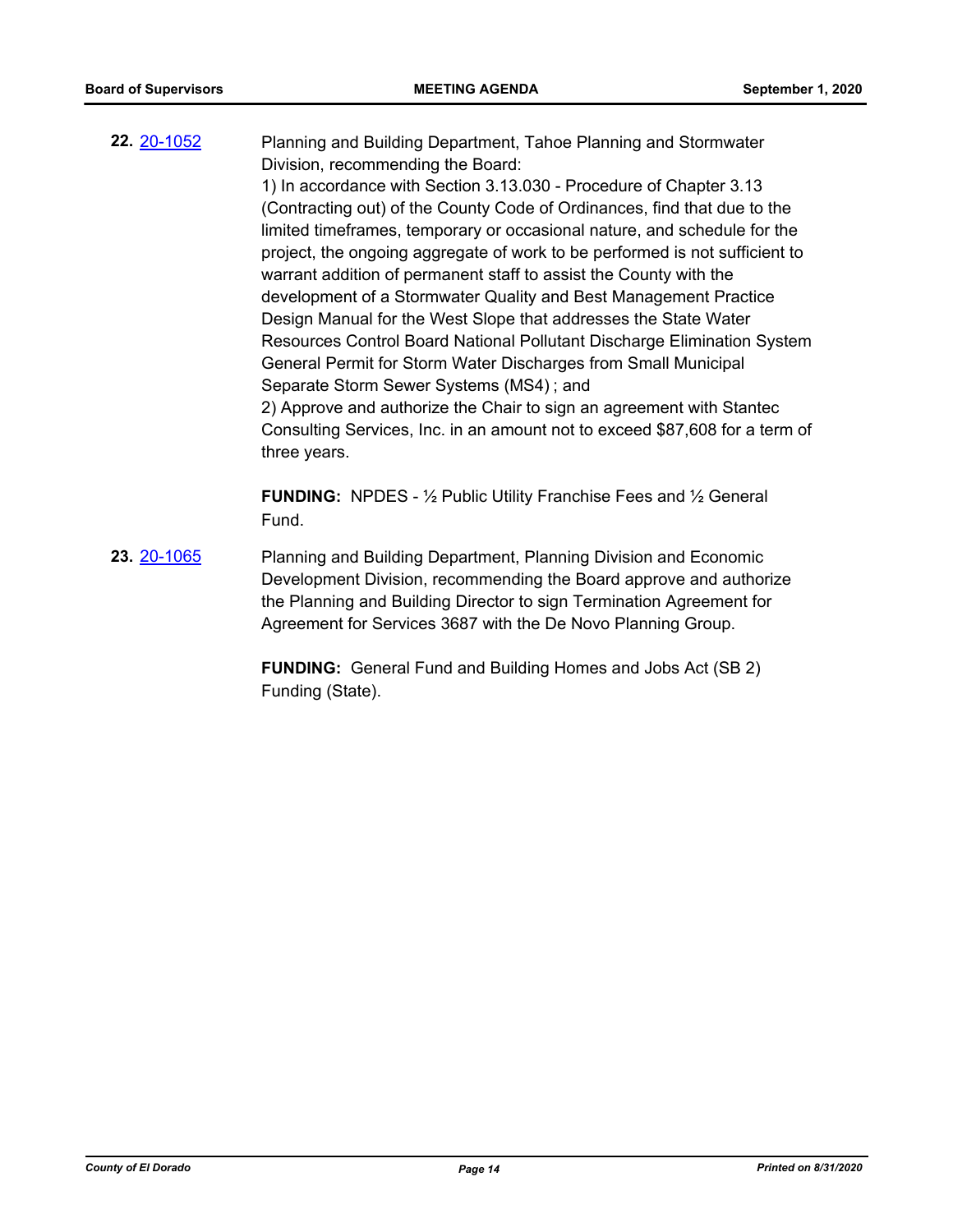#### **LAW AND JUSTICE - CONSENT ITEMS**

**24.** [20-1138](http://eldorado.legistar.com/gateway.aspx?m=l&id=/matter.aspx?key=28346) Probation Department recommending the Board: 1) Approve and authorize the Chair to sign Amendment I to Agreement for Services 4800 with Northern California Construction Training, for pre-apprenticeship construction instruction for adult clients of the Probation Department, to increase the amount of the contract by \$42,931.92 for a total not to exceed amount of \$222,732.24 for the term of July 1, 2020, through June 30, 2021; and 2) Authorize the Purchasing Agent, or designee, to execute further documents relating to Agreement for Services 4800, including amendments which do not increase the maximum dollar amount or term of the Agreement, and contingent upon approval by County Counsel and Risk Management.

**FUNDING:** Public Safety Realignment (AB 109).

# **END CONSENT CALENDAR**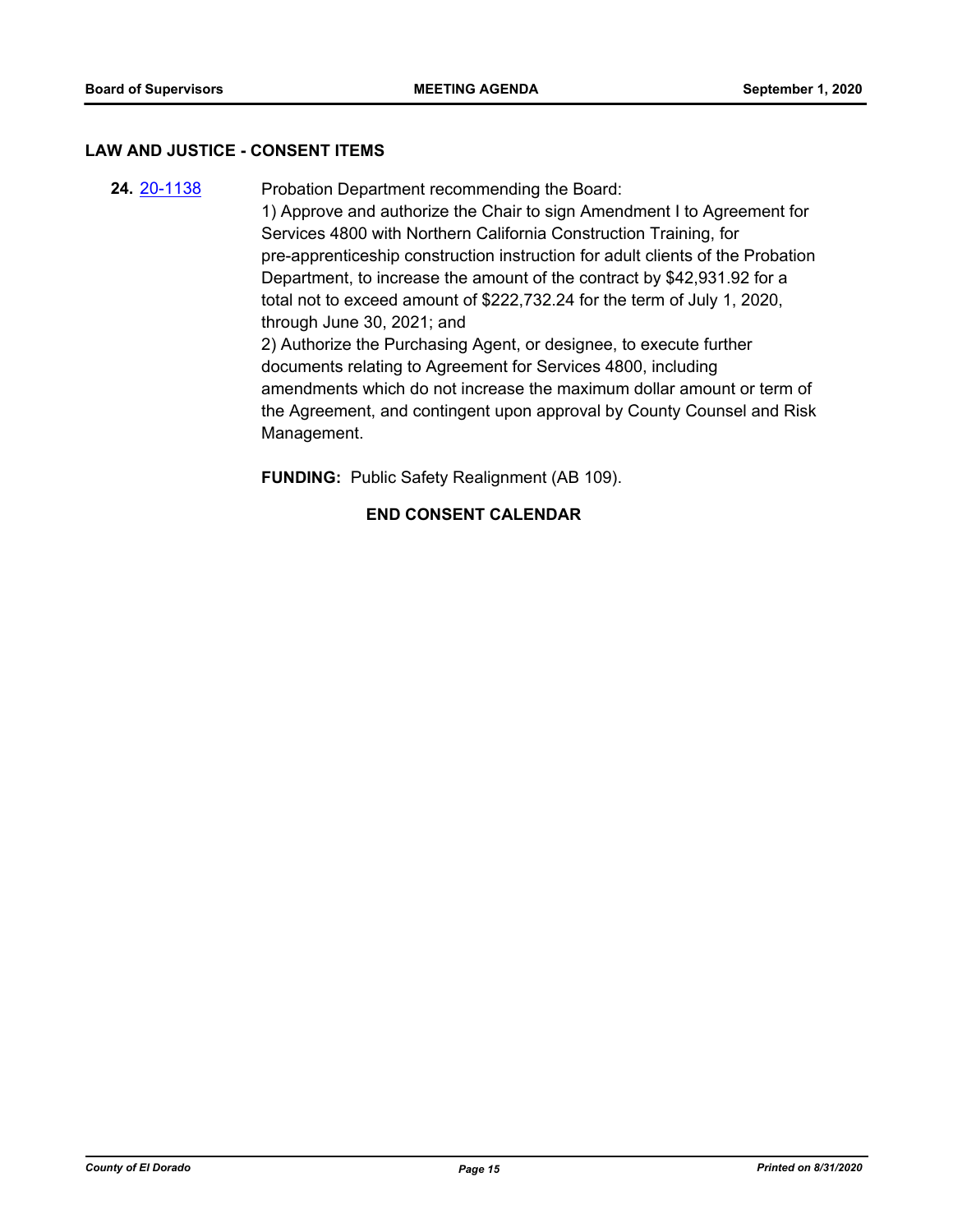### **DEPARTMENT MATTERS (Items in this category may be called at any time)**

**25.** [20-0526](http://eldorado.legistar.com/gateway.aspx?m=l&id=/matter.aspx?key=27732) Chief Administrative Office recommending the Board receive an update from County Departments on the operational impacts of COVID-19 and provide direction to staff if necessary. (Cont. 8/25/2020, Item 37)

## **FUNDING:** N/A

**26.** [20-1139](http://eldorado.legistar.com/gateway.aspx?m=l&id=/matter.aspx?key=28347) Chief Administrative Office recommending the Board consider a request from the El Dorado County Fair Association to: 1) Approve relief or deferment of the Fiscal Year 2020-21 General Liability Loan payment, totaling \$22,808.70; and 2) Approve waiver or deferment of the monthly CalPERS Unfunded Accrued Liability Payment of \$5,811.58 (\$69,739 for FY 2020-21) beginning with the July 2020 payment.

**FUNDING:** General Fund and Risk Management Internal Service Fund.

# **10:00 AM TIME ALLOCATION (Items will not be heard prior to time stated).**

- **27.** [20-1040](http://eldorado.legistar.com/gateway.aspx?m=l&id=/matter.aspx?key=28248) Supervisor Veerkamp recommending the Board authorize the Chair to sign a Proclamation in recognition of "Lest We Forget Day" in memory of that tragic day, September 11, 2001, when our nation was brutally attacked by terrorists, resulting in the enormous loss of American lives. We will never forget.
- **28.** [20-1105](http://eldorado.legistar.com/gateway.aspx?m=l&id=/matter.aspx?key=28313) Supervisor Veerkamp recommending the Board authorize the Chair to sign a Proclamation to recognize the month of September 2020 as National Preparedness Month in El Dorado County.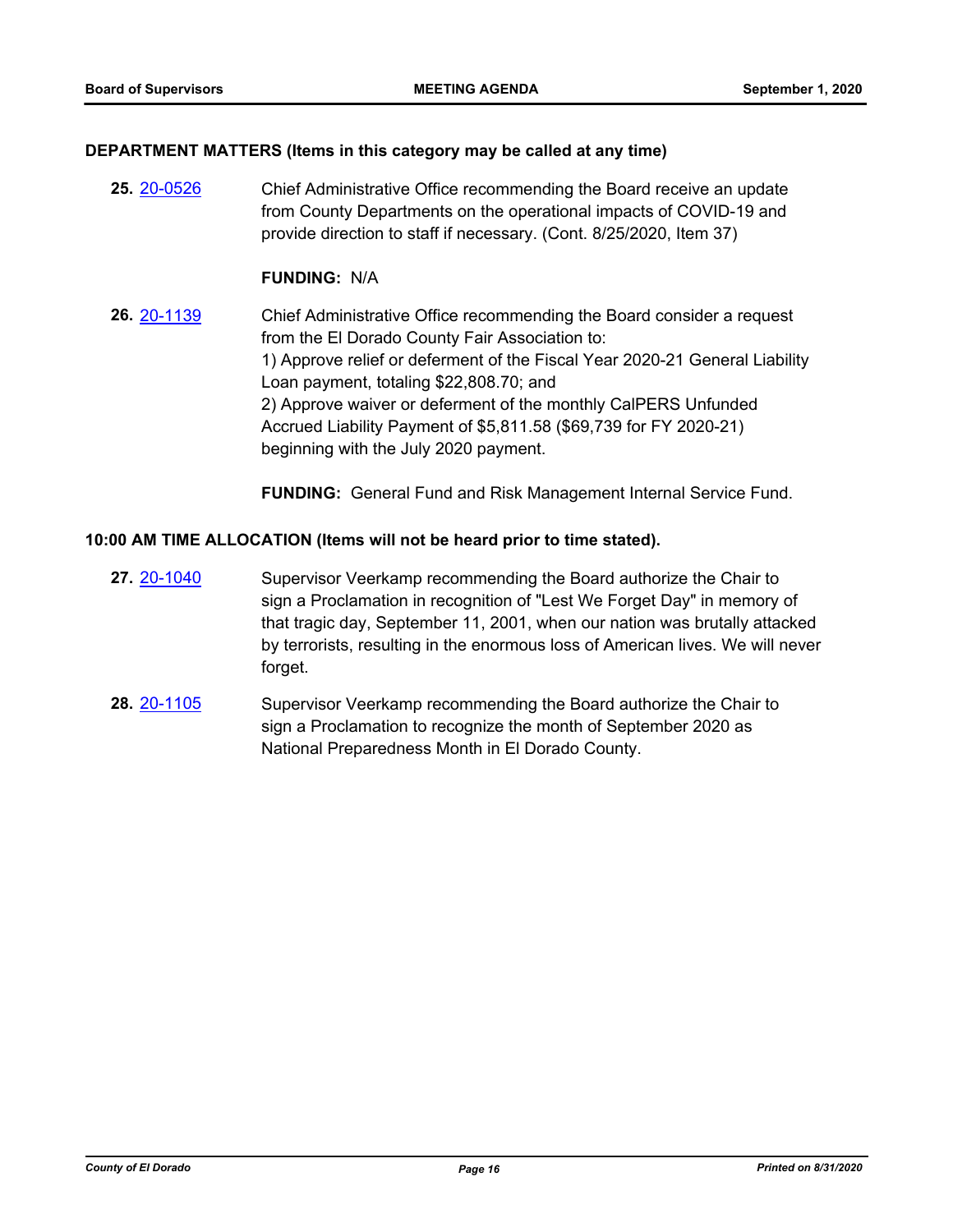**29.** [20-1141](http://eldorado.legistar.com/gateway.aspx?m=l&id=/matter.aspx?key=28349) Chief Administrative Office, Parks Division, recommending the Board 1) Receive an update on current Parks projects and future opportunities; 2) Provide direction on the application for California Department of Parks and Recreation Prop 68 Grant Program for FY 2020-21 and future grant funding opportunities;

3) Direct staff to continue with the disposition of the surplused Red Hook Property, and direct that any proceeds be used for future park acquisition or development consistent with the County's General Plan and Parks Master Plan;

4) Direct that Prop 68 per capita funding be used for the construction of restroom improvements at Forebay Park, playground at the Railroad Park, and a dog park working jointly with the City of Placerville; and 5) Direct staff to work with County Counsel to acquire property located at 3447 Clemenger Drive, currently owned by the Marshall Foundation, for the development of a Sports Complex, and to utilize the proceeds from the Bass Lake property, recently acquired by the El Dorado Hills Community Services District for \$250,000, for the purpose of conducting a fiscal analysis, design, and environmental analysis.

**FUNDING:** State Parks Funding, SMUD Agreement Funds, Quimby Act Fees, and General Fund.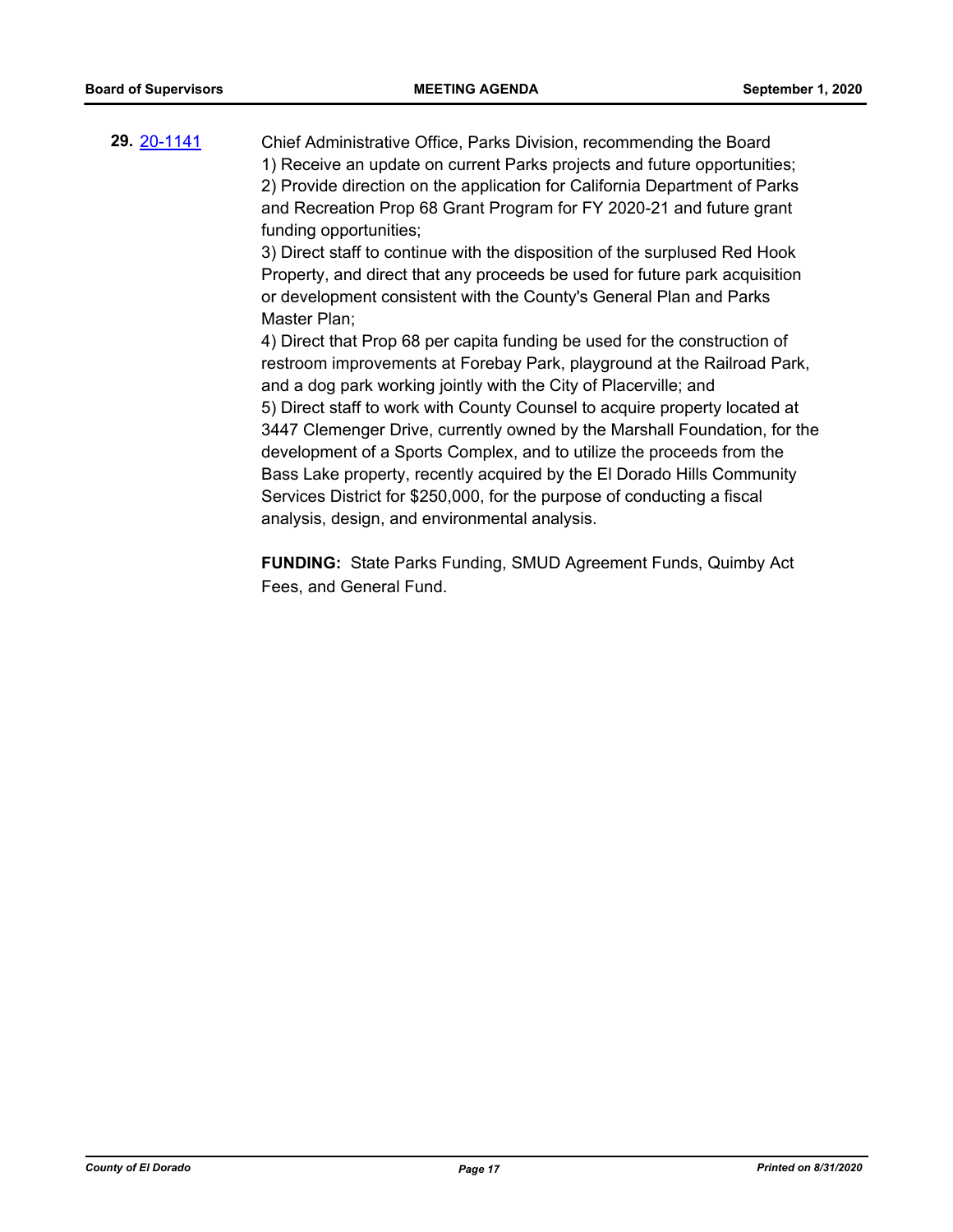#### **1:00 PM TIME ALLOCATION (Items will not be heard prior to the time stated)**

**30.** [20-1069](http://eldorado.legistar.com/gateway.aspx?m=l&id=/matter.aspx?key=28277) Probation Department recommending the Board: 1) Recognize Christian Melrose, Assistant Superintendent - Institutions, on his retirement from El Dorado County after 19 years of service; and 2) Approve and authorize the Chair to sign a Proclamation recognizing Assistant Superintendent Melrose's dedication to public service and to congratulate him on his retirement.

#### **FUNDING:** N/A

**31.** [20-1037](http://eldorado.legistar.com/gateway.aspx?m=l&id=/matter.aspx?key=28245) HEARING - Planning and Building Department, Planning Services Division staff recommending the Board of Supervisors (Board): 1) Approve the California Environmental Quality Act (CEQA) Addendum to the Targeted General Plan Amendment/Zoning Ordinance Update (TGPA/ZOU) Environmental Impact Report (EIR) consistent with Sections 15162 and 15164 of the CEQA Guidelines (Legistar File 20-1037, Attachment B C); 2) Consider recommended additional modifications to Title 130 (Zoning) and Title 120 (Subdivisions) of the El Dorado County Ordinance Code from the Planning Commission made during the Planning Commission hearing on July 9, 2020; 3) Adopt an Ordinance for Title 130 (Zoning) Amendments of the El Dorado County Ordinance Code, incorporating additional modifications proposed by the Planning Commission and recommended by the Board (Legistar File 20-1037, Attachment  $G$  2C); and 4) Adopt an Ordinance for Title 120 (Subdivisions) Amendments of the El Dorado County Ordinance Code, incorporating additional modifications proposed by the Planning Commission and recommended by the Board

(Legistar File 20-1037, Attachment  $\overline{P}$  E). (Cont. 8/25/2020, Item 43)

**FUNDING:** N/A

# **ITEMS TO/FROM SUPERVISORS (May be called at any time during the meeting)**

# **CAO UPDATE (May be called at any time during the meeting)**

#### **ADJOURNMENT**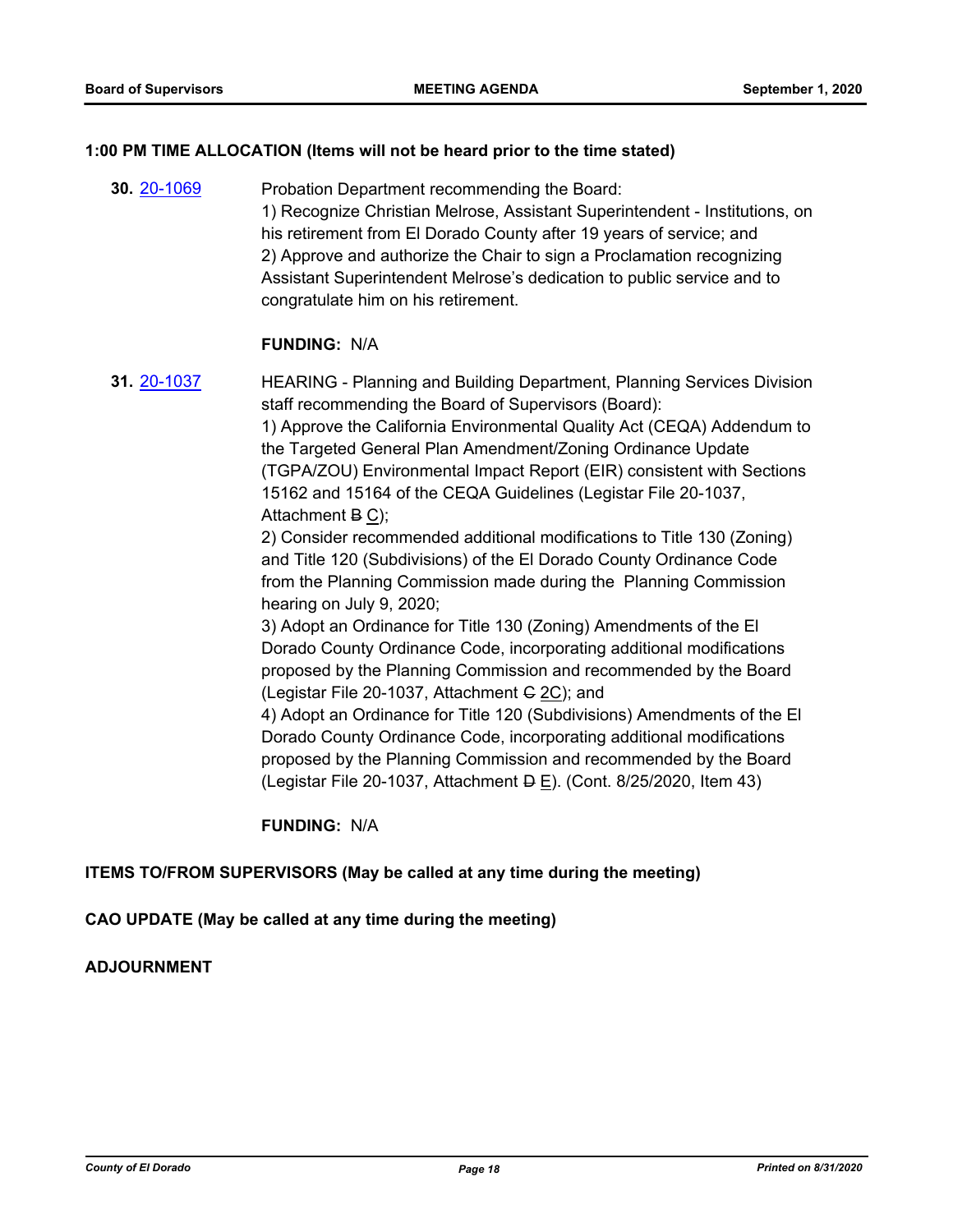# **CLOSED SESSION**

| 32. 20-1122 | Pursuant to Government Code Section 54956.9(d)(1)- Existing<br>Litigation. Title: Claim of Netashia Perez v. County of El Dorado;<br>Sedgwick (formerly York Risk Services Group, Inc.) Workers'<br>Compensation Claim Number ELAH-548771. (Est. Time: 5 Min.)                                                                      |
|-------------|-------------------------------------------------------------------------------------------------------------------------------------------------------------------------------------------------------------------------------------------------------------------------------------------------------------------------------------|
| 33. 20-1123 | Pursuant to Government Code Section 54956.9(d)(1)- Existing<br>Litigation. Title: Claim of David Hawkins v. County of El Dorado;<br>Sedgwick (formerly York Risk Services Group, Inc.) Workers'<br>Compensation Claim Number ELAG-548624. (Est. Time: 5 Min.)                                                                       |
| 34. 20-1150 | Conference with Legal Counsel - Existing Litigation pursuant to<br>Government Code Section 54956.9(d)(1). Title: Susan Gellman v. El<br>Dorado County, et al., US District Court Eastern District Case No.<br>2:19-CV-01069-MCE-CKD. Number of potential cases: (1). (Est. Time: 15<br>$Min.$ )                                     |
| 35. 20-1147 | Conference with Legal Counsel - Existing Litigation pursuant to<br>Government Code Section 54956.9(d)(1). Title: State of California ex rel.<br>OnTheGo Wireless, LLC v. Cellco Partnership d/b/a Verizon Wireless, et<br>al., Sacramento County Case No. 34-2012-00127517, Number of<br>potential cases: (1). (Est. Time: 10 Min.) |
| 36. 20-1134 | <b>Pursuant to Government Code Section 54957- Public Employee</b><br>Performance Evaluation. Title: Agricultural Commissioner. (Est. Time:<br>15 Min.)                                                                                                                                                                              |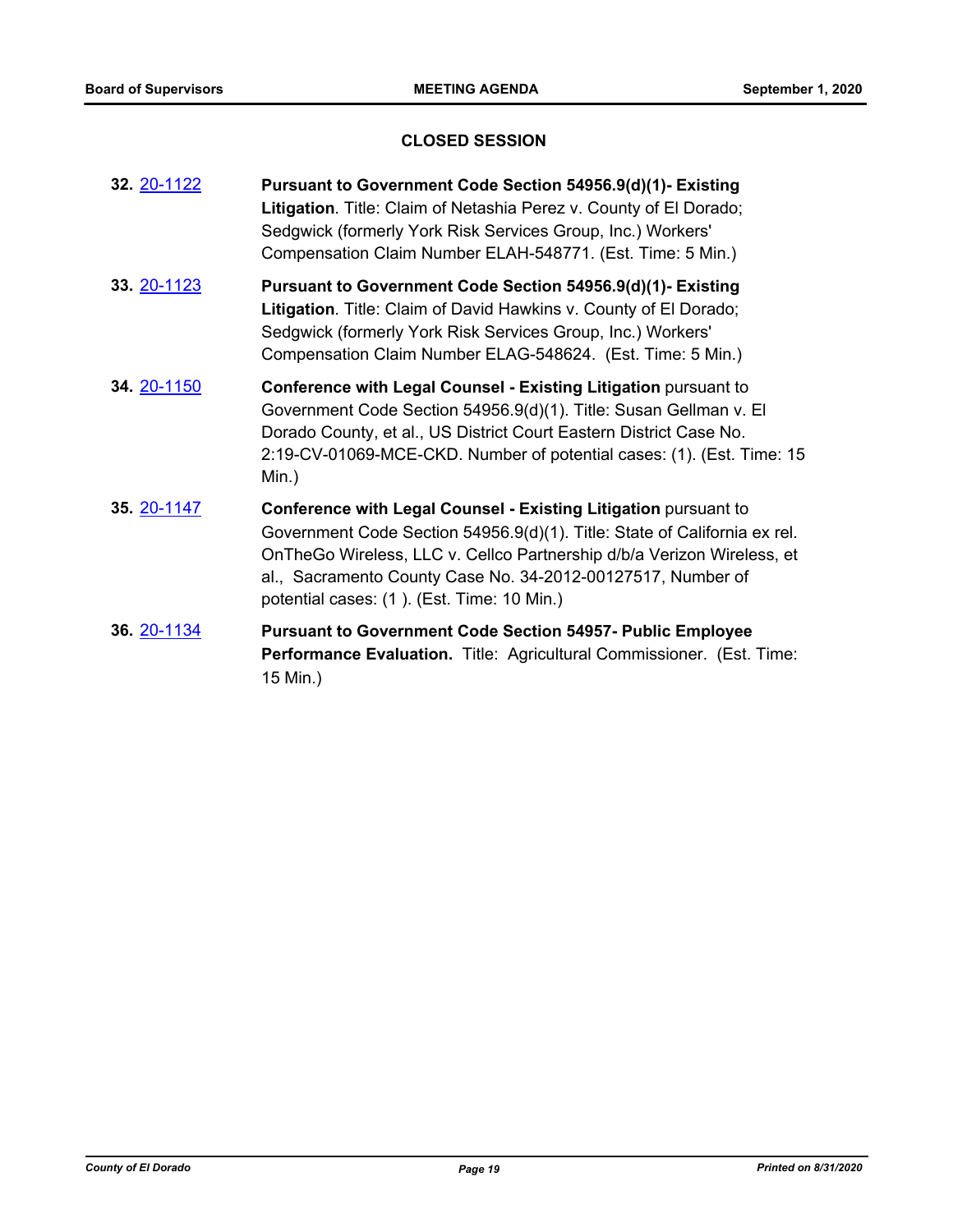On August 19, 2003, the Board adopted the following protocol: It is a requirement that all speakers, County staff and the public, when approaching the podium to make a visual presentation to the Board of Supervisors, must provide the Clerk with the appropriate number of hard copies of the presentation for Board members and the audience.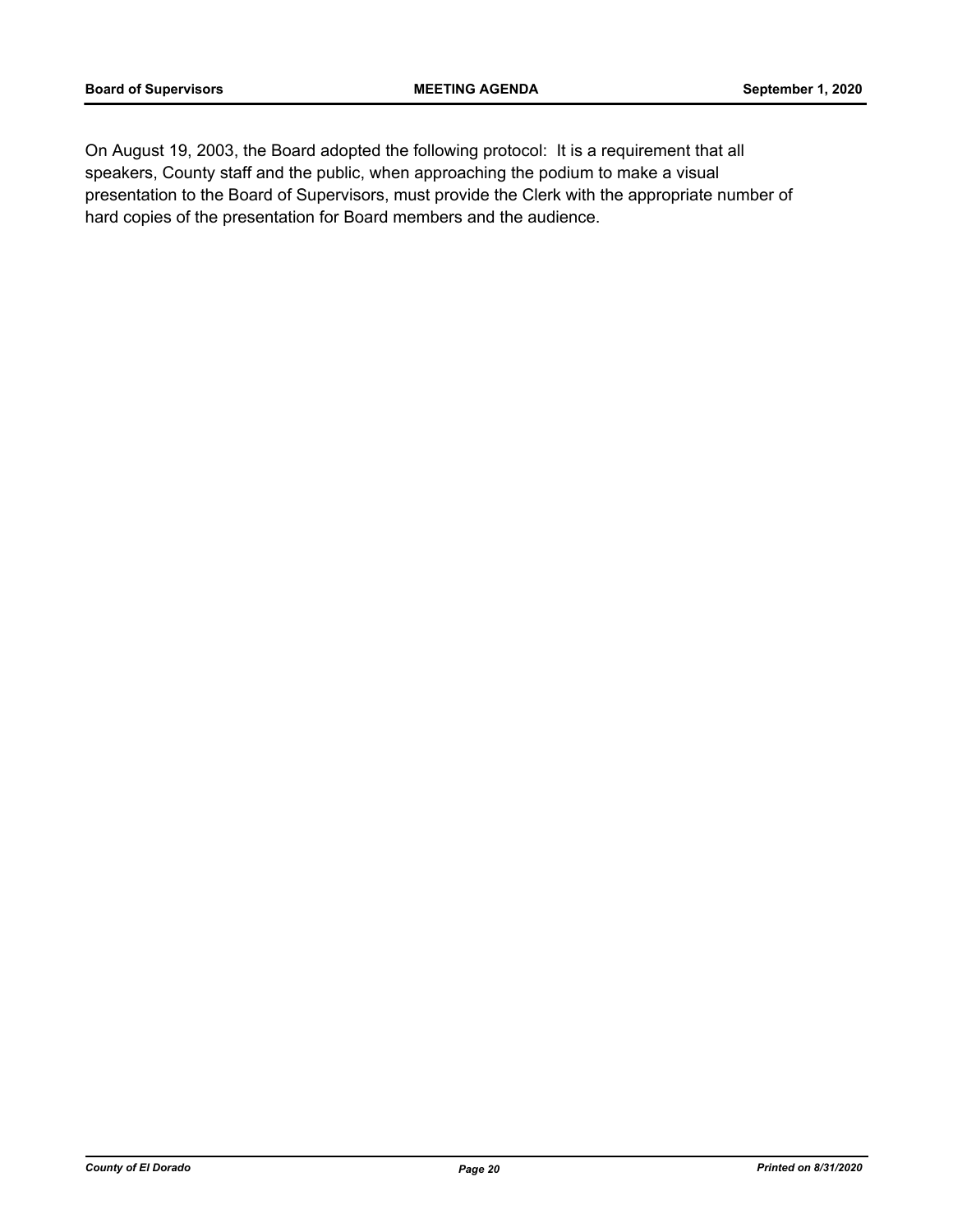# **ADDENDUM**

#### **Staff recommending item 13 be Continued off Calendar**

**13.** [20-1061](http://eldorado.legistar.com/gateway.aspx?m=l&id=/matter.aspx?key=28269) Health and Human Services Agency recommending the Board: 1) Make findings in accordance with County Ordinance 3.13.030 (b) that it is appropriate to contract with WestPac Labs, Inc. for services provided under Agreement 5075 because the provision of such services provided by Contractor are in the public's best interest and that there are specialty skills, qualifications, and equipment not expressly identified in County classifications involved in the performance of the work; 2) Approve and authorize the Chair to sign Agreement for Services 5075 with WestPac, Inc. for the provision of COVID-19 testing, supplies and results in the amount of \$3,150,000, effective upon execution and shall expire December 30, 2020; and 3) Authorize the Purchasing Agent, or designee, to execute further documents relating to Agreement for Services 5075, including amendments which do not increase the maximum dollar amount or term of the Agreement, and contingent upon approval by County Counsel and Risk Management.

> **FUNDING:** Federal and State: 25% Coronavirus Aid, Relief, and Economic Security Act and 75% Federal Emergency Management Agency.

**Staff recommending this matter be Continued off Calendar.**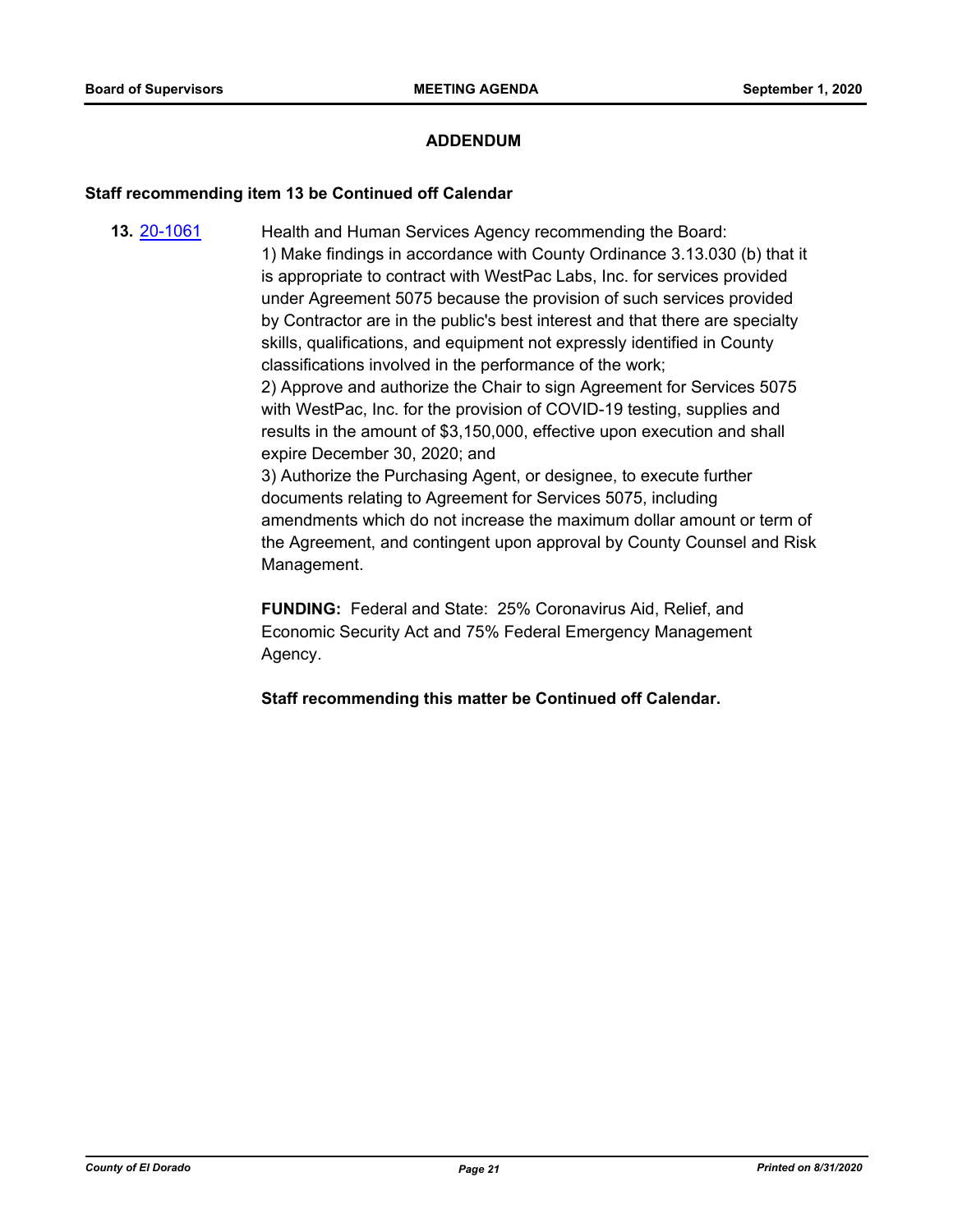#### **There has been a change to the title in item 31**

**31.** [20-1037](http://eldorado.legistar.com/gateway.aspx?m=l&id=/matter.aspx?key=28245) HEARING - Planning and Building Department, Planning Services Division staff recommending the Board of Supervisors (Board): 1) Approve the California Environmental Quality Act (CEQA) Addendum to the Targeted General Plan Amendment/Zoning Ordinance Update (TGPA/ZOU) Environmental Impact Report (EIR) consistent with Sections 15162 and 15164 of the CEQA Guidelines (Legistar File 20-1037, Attachment B C); 2) Consider recommended additional modifications to Title 130 (Zoning) and Title 120 (Subdivisions) of the El Dorado County Ordinance Code from the Planning Commission made during the Planning Commission hearing on July 9, 2020; 3) Adopt an Ordinance for Title 130 (Zoning) Amendments of the El Dorado County Ordinance Code, incorporating additional modifications proposed by the Planning Commission and recommended by the Board (Legistar File 20-1037, Attachment  $G$  2C); and 4) Adopt an Ordinance for Title 120 (Subdivisions) Amendments of the El Dorado County Ordinance Code, incorporating additional modifications proposed by the Planning Commission and recommended by the Board (Legistar File 20-1037, Attachment  $\overline{P}$  E). (Cont. 8/25/2020, Item 43)

**FUNDING:** N/A

# **GENERAL GOVERNMENT - CONSENT ITEMS**

**37.** [20-1158](http://eldorado.legistar.com/gateway.aspx?m=l&id=/matter.aspx?key=28366) Chief Administrative Office recommending the Board consider the following regarding emergency purchases needed to respond to the Coronavirus pandemic using funding through the Coronavirus Aid, Relief, and Economic Security (CARES) Act:

1) Make findings, in accordance with County Ordinance Code 3.12.160 A., that competitive bidding for CARES Act purchases would not be in the public's interest because of the current public health emergency; 2) Approve the purchase of additional fixed assets listed in Attachment A; 3) Waive the requirements in Procurement Policy C-17 for use of the County's purchase order form for CARES Act purchases; and 4) Authorize the Chief Administrative Officer to make all CARES Act purchases, consistent with the spending plan approved by the Board on August 4, 2020.

**FUNDING:** CARES Act. (Federal Funding)